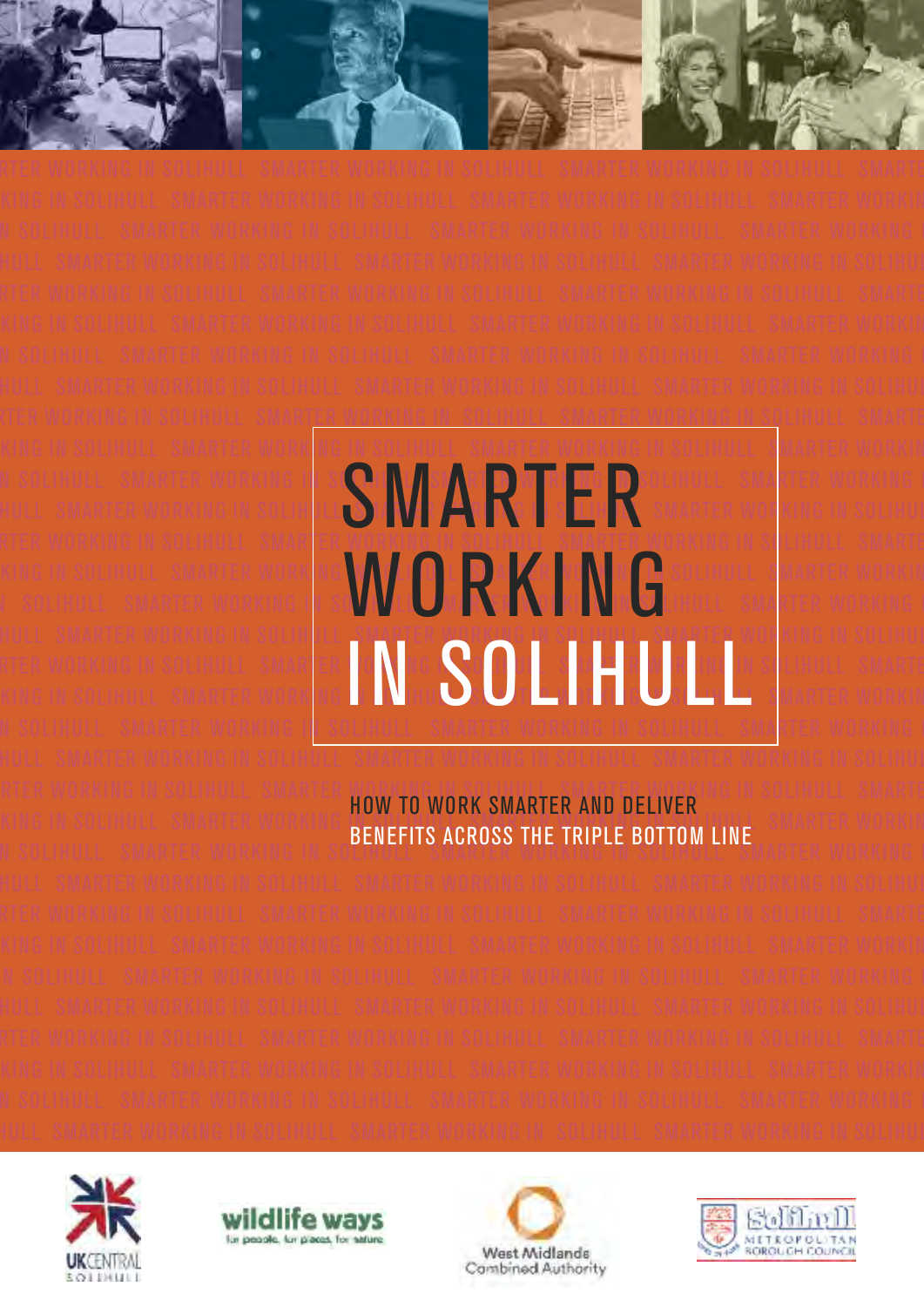# HOW TO WORK SMARTER AND DELIVER BENEFITS ACROSS THE TRIPLE BOTTOM LINE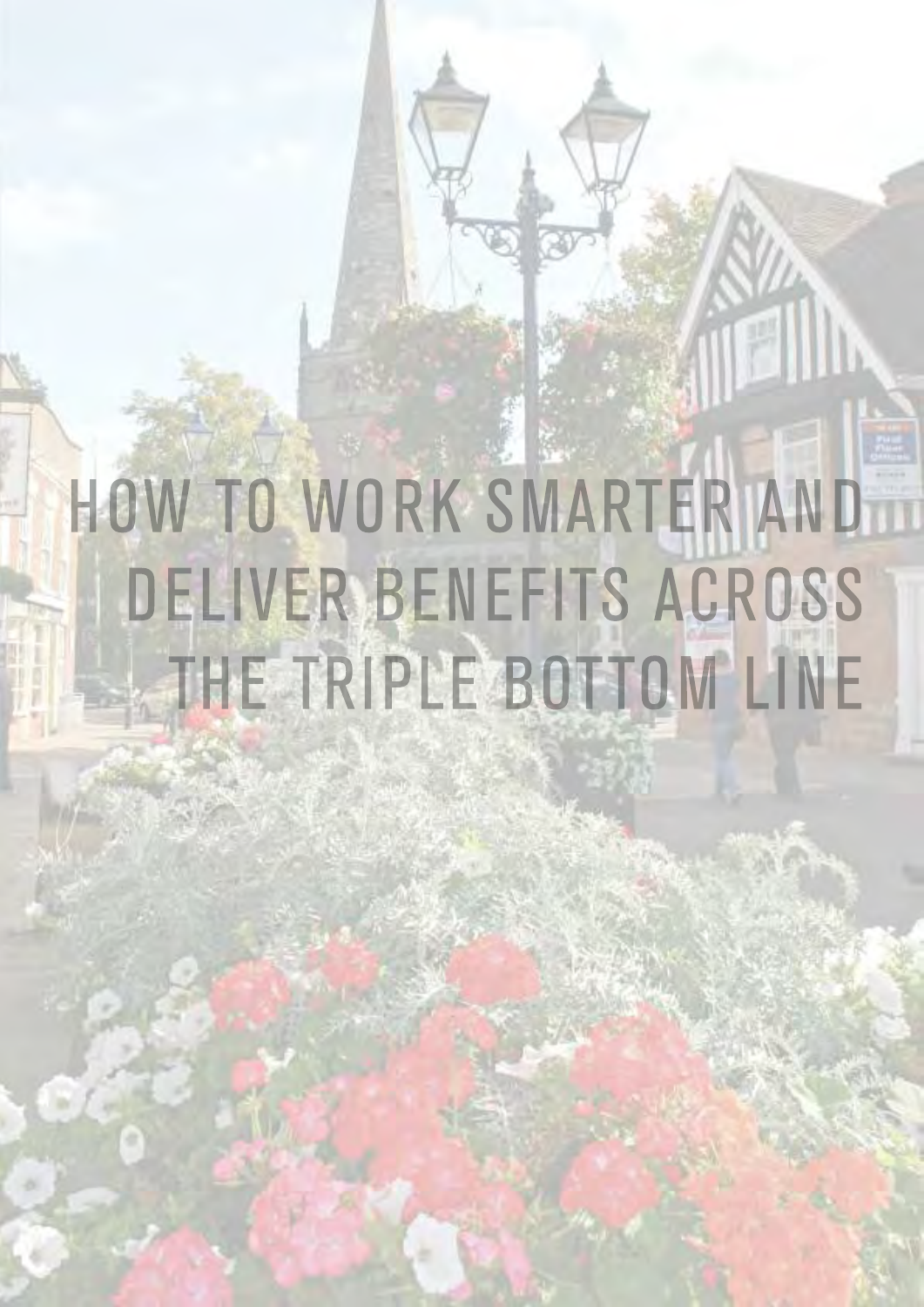IN SOLIHULL SMARTER WORKING IN SOLIHULL SMARTER WORKING IN SOLIHULL SMARTER WORKING I

SMARTER WORKING IN SOLIHULL SM<del>ärter Working in Solihull Smarter Working in S</del>olihull Smarte

SOLIHULL SMARTER WORKING IN SOLIHULL SMARTER WORKING IN SOLIHULL SMARTER WORKING IN SOLIHUI SMARTER WORKING IN SOLIHULL SMARTER WORKING IN SOLIHULL SMARTER WORKING IN SOLIHULL SMARTE WORKING IN SOLIHULL SMARTER WORKING IN SOLIHULL SMARTER WORKING IN SOLIHULL SMARTER WORKIN IN SOLIHULL SMARTER WORKING IN SOLIHULL SMARTER WORKING IN SOLIHULL SMARTER WORKING I SOLIHULL SMARTER WORKING IN SOLIHULL SMARTER WORKING IN SOLIHULL SMARTER WORKING IN SOLIHUL SMARTER WORKING IN SOLIHULL SMARTER WORKING IN SOLIHULL SMARTER WORKING IN SOLIHULL SMARTE WORKING IN SOLIHULL SMARTER WORKING IN SOLIHULL SMARTER WORKING IN SOLIHULL SMARTER WORKIN IN SOLIHULL SMARTER WORKING IN SOLIHULL SMARTER WORKING IN SOLIHULL SMARTER WORKING I

SOLIHULL SMARTER WORKING IN SOLIHULL SMARTER WORKING IN SOLIHULL SMARTER WORKING IN SOLIHUL SMARTER WORKING IN SOLIHULL SMARTER WORKING IN SOLITULI, SMARTER WORKING IN SOLIHULL SMARTE WORKING IN SOLIHULL SMARTER WORKING IN SOLIHULL SMARTER WORKING IN SOLIHULL SMARTER WORKIN 8 Further information and guidance on implementation IN SOLIHULL SMARTER WORKING IN SOLIHULL SMARTER WORKING IN SOLIHULL SMARTER WORKING I

# SOLIHULL SMARTER WORKING IN SOLIHULL SMARTER WORKING IN SOLIHULL SMARTER WORKING IN SOLIHUL SMARTER WORKING IN SOLIHULL SMARTER WORKING IN SOLIHULL SMARTE SOLIHULL SMARTER WORKING IN SOLIHUNG SOLIHUL SMARTER WORKING IN SOLIHUL<br>SMARTER WORKING IN SOLIHULL SMARTER WO<mark>RKING IN SAMER WORKING IN SOLIHULL SMARTER WORKIN</mark> IN SOLIHULL SMARTER WORKING I<mark>N SOLITIC ON SET YOTHING I</mark>N SOLIHULL SMARTER WORKING I SOLIHULL SMARTER WORKING IN SOLI<mark>hu vavaati sina t</mark>e smarter working in solihul IN SOLIHULL SMARTER WORKING I<mark>N SUMMAND AND REAL IN SOLIHULL SMARTER WORKING I<br>SMARTER WORKING IN SOLIHULL SMARTER WORKING IN SOLIHULL SMARTER WORKING IN SOLIHULL SMARTE</mark> WORKING IN SOLIHULL SMARTER WORKING IN SOLIHULL SMARTER WORKING IN SOLIHULL SMARTER WORKIN IN SOLIHULL SMARTER WORKING I<mark>n Soli N</mark>LL SINR <mark>ET VORM NEI VIO</mark>TH JLL SMARTER WORKING I WORKING IN SOLIHULL SMARTER WORKING<br>IN SOLIHULL SMARTER WORKING IN SOLIHULL SMARTER WORKING IN SOLIHULL SMARTER WORKING IN SOLIHUI<br>SOLIHULL SMARTER WORKING IN SOLIHULL SMARTER WORKING IN SOLIHULL SMARTER WORKING IN SOLIHUI

2 3

4 6 8

13

16 18

20

22

# **Contents**

#### Foreword

- 1 What is Smarter Working?
- 2 Why Smarter Working?
- 3 Rethinking work for the 21st Century
- 4 Where is the workplace? Smarter use of space
- 5 Smarter use of technology
- 6 Putting Smarter Working into practice
- 
- 

#### Appendix: Benefit Checklist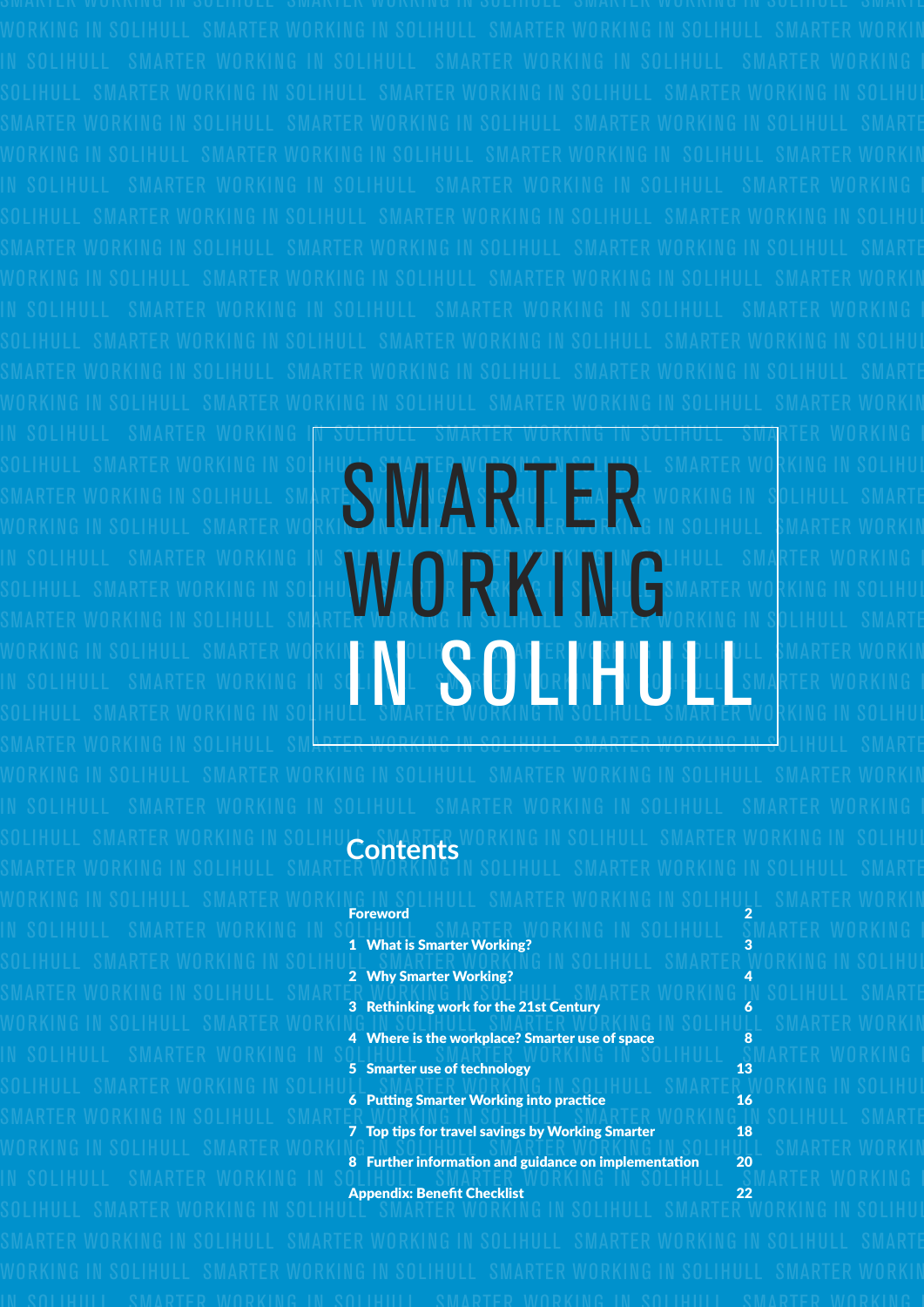## **Foreword**

2

We live in challenging times, and perhaps more than ever there is a need for local businesses to be competitive. For non-profit organisations, too, it is essential to use their resources as wisely as possible.

In recent years we have seen both welcome growth in the region and increasing pressures on our infrastructure. In Solihull we know from the census, for example, that of the people who work in the Metropolitan Borough area 38% are resident here. The remainder commute in, mostly from neighbouring areas.

Similarly, Solihull residents commute across the West Midlands and beyond. This creates complex patterns of cross-commuting.

Going forward, we want to be able to prosper and grow, but at less environmental cost than at present. We also want to do all we can to relieve the pressure on our transport infrastructure and reduce the carbon footprint of work overall.

Smarter Working offers ways to do that and bring about a better work experience for people who live and work in our area.

This guide to Smarter Working will, we trust, motivate you to think about how you can achieve real business benefits while at the same time promote wider benefits for people and the environment.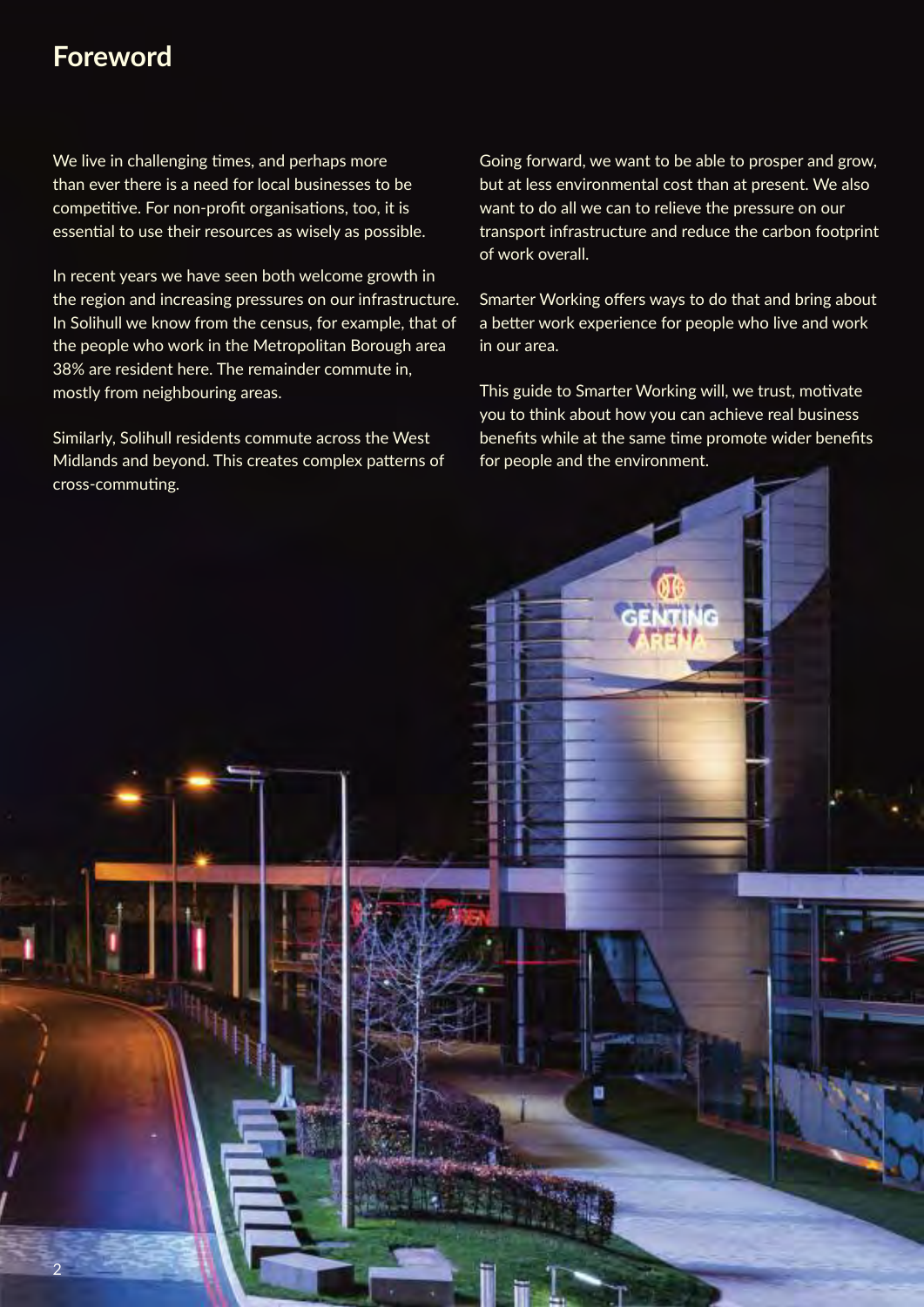# **1 What is Smarter Working?**



Smarter Working is a business-focused approach to flexible working. It's all about being more efficient and effective in how work is organised and how services are delivered, as well as bringing benefits to working people, the environment and society.

Smarter Working brings together changes in working practices, new thinking about workspaces and creative uses of new technologies.

#### These are the key principles underpinning Smarter Working:

- Work takes place at the most effective times, and the most effective locations
- Flexibility becomes the norm rather than the exception
- Employees have more choice about where and when they work, subject to business considerations
- Management focuses on results, rather than on time or presence
- Work has less impact on the environment
- The costs of work are reduced by working in new ways
- Working practices enable employees to lead more balanced and healthy lives.

This is a major shift from traditional ways of working, where people are expected to always turn up to a specified workplace at specified times.

#### **Moving work to people, rather than people to work**

Back in the mid-20th century, there were strong reasons for centralising work in large offices and factories – economies of scale – and concentrating people and physical resources together.

In the 21st century, with digitisation, the Internet and the great increase in 'knowledge work' across most occupations, there's a decreasing need for this kind of centralisation. Work can be moved to people wherever they are, reducing the need for people to travel to work.

This offers significant benefits to both employers and employees and reduces the carbon footprint of work.

## **What's in a name?**

We're calling it Smarter Working, but it's also known as Agile Working, Modern & Flexible Working, Worksmart, Workwise, Smart Working, Dynamic Working, Anytime Anywhere Working and a host of other names used internally by companies transforming the way they work. They all mean pretty much the same thing.

Despite the variety of brands that organisations use, there is cross-sector agreement about 'what good looks like' in the field. It's brought together in the British Standards publication *PAS 3000: Smart Working Code of Practice* (2015).

Central government organisations are required to adopt the Smarter Working practices in *PAS 3000* by 2022.

And many more private, public and not-for-profit organisations are adopting it because it makes good business sense.

Portable technologies such as laptops, tablets and smartphones enable us to work just as effectively away from the traditional workplace. The new collaboration technologies reduce the need always to have physical meetings.

This doesn't mean that we never meet each other and spend all our time working in isolation, far from it. But it does mean we can exercise much more choice about where and when work is done.

So, we work together in the same place *when it adds value* and work elsewhere *when that adds value* – both to our work and to our quality of life.

And a major theme of this guide is that we can reduce both our travel and our use of physical resources by working smarter.

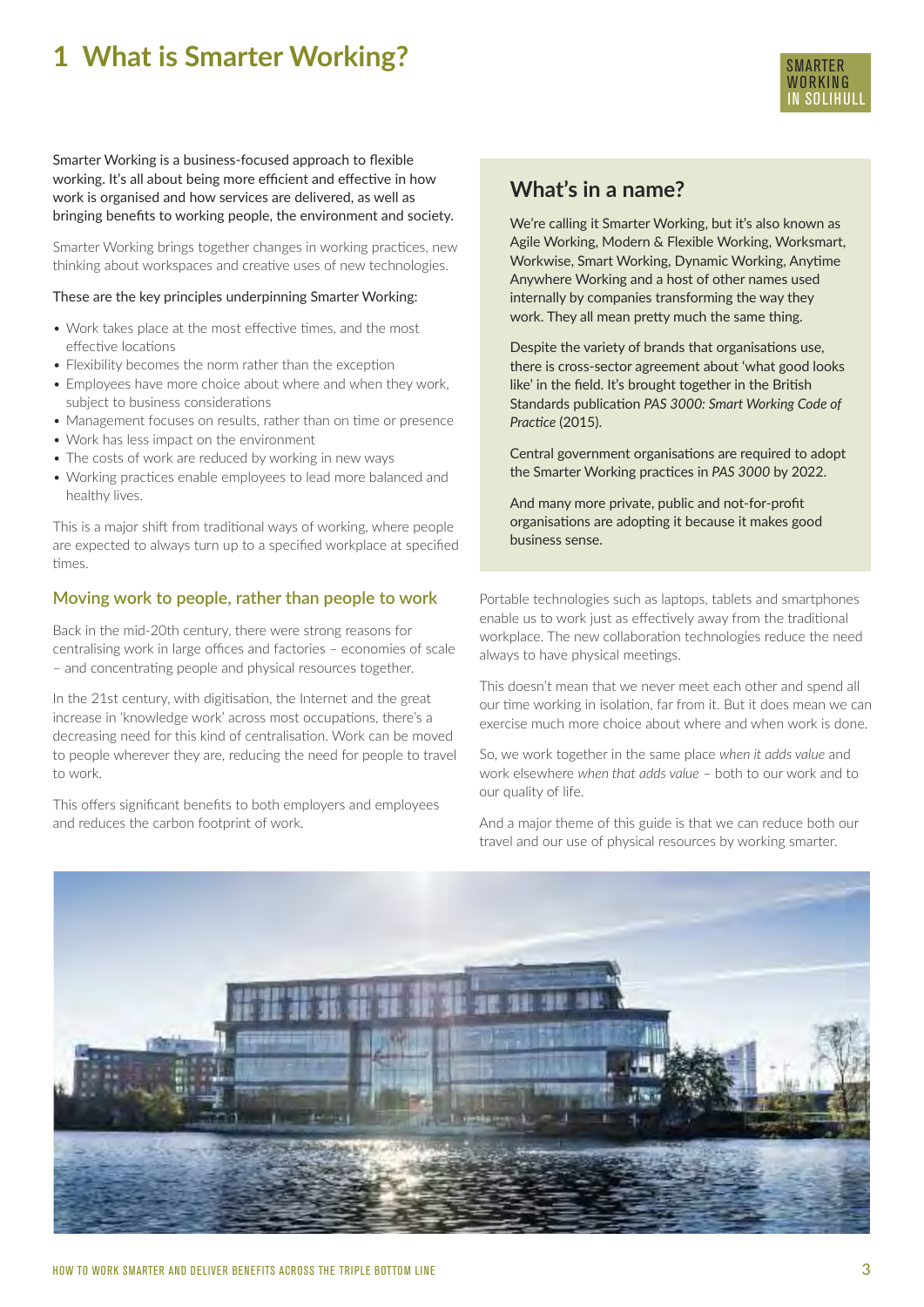# **2 Why Smarter Working?**

Smarter Working brings positive impacts on the 'Triple Bottom Line' – benefits for the business, for people and for the environment.

The following table sets out the headline benefits that can be achieved by working smarter:

#### **Business Benefits**

- Improved productivity
- Better customer service
- Greater focus on results
- Improved collaboration
- Reduced business travel costs
- Improved innovation and adaptability
- Improved processes for work
- Reduced absence
- Reduced real estate needs
- Workplaces better designed for the activities you do
- Improved recruitment and retention
- Working time better aligned to operational needs

#### **People Benefits**

- Better work-life interface/balance
- More choice and autonomy
- Reduced stress, improved health and wellbeing
- Better able to manage disability and long-term conditions
- Reduced time and costs of commute travel
- More capacity to manage caring responsibilities
- Opportunities for more varied work
- Overcoming disadvantage in the labour market
- Greater job satisfaction

#### **Environmental Benefits**

- Reduced transport energy for businesses and individuals
- Reduced energy costs of workplaces
- Reducing or eliminating paper
- Reduced consumption of material products through digitisation
- Reduced land-take and construction impacts for workplaces
- Reduced congestion and pollution

How much one achieves these benefits depends on how comprehensively Smarter Working practices are introduced, and how much individuals are encouraged and supported in working in new ways.

How to achieve each of these benefits is covered in more detail in our Benefits Checklist, in the Appendix.

#### **Business Benefits**

Many of the business benefits come from doing more – or better – with a reduced input of cost and resources. For example, reducing both travel to meetings and the time spent in meetings (see section 5) can liberate large amounts of time in which people can be more productive.

Key to Smarter Working is having a *strong focus on achieving results, rather than on presence or the hours of work*. This helps to keep productivity and customer service at the forefront of everyone's mind, rather than just turning up to the workplace every day.

Smarter ways of working can also help to retain valued staff, for example after maternity leave or when people move out of the area for family reasons. And it can widen the net for recruiting the best people for the role, as people may not need to travel so often to the main workplace.

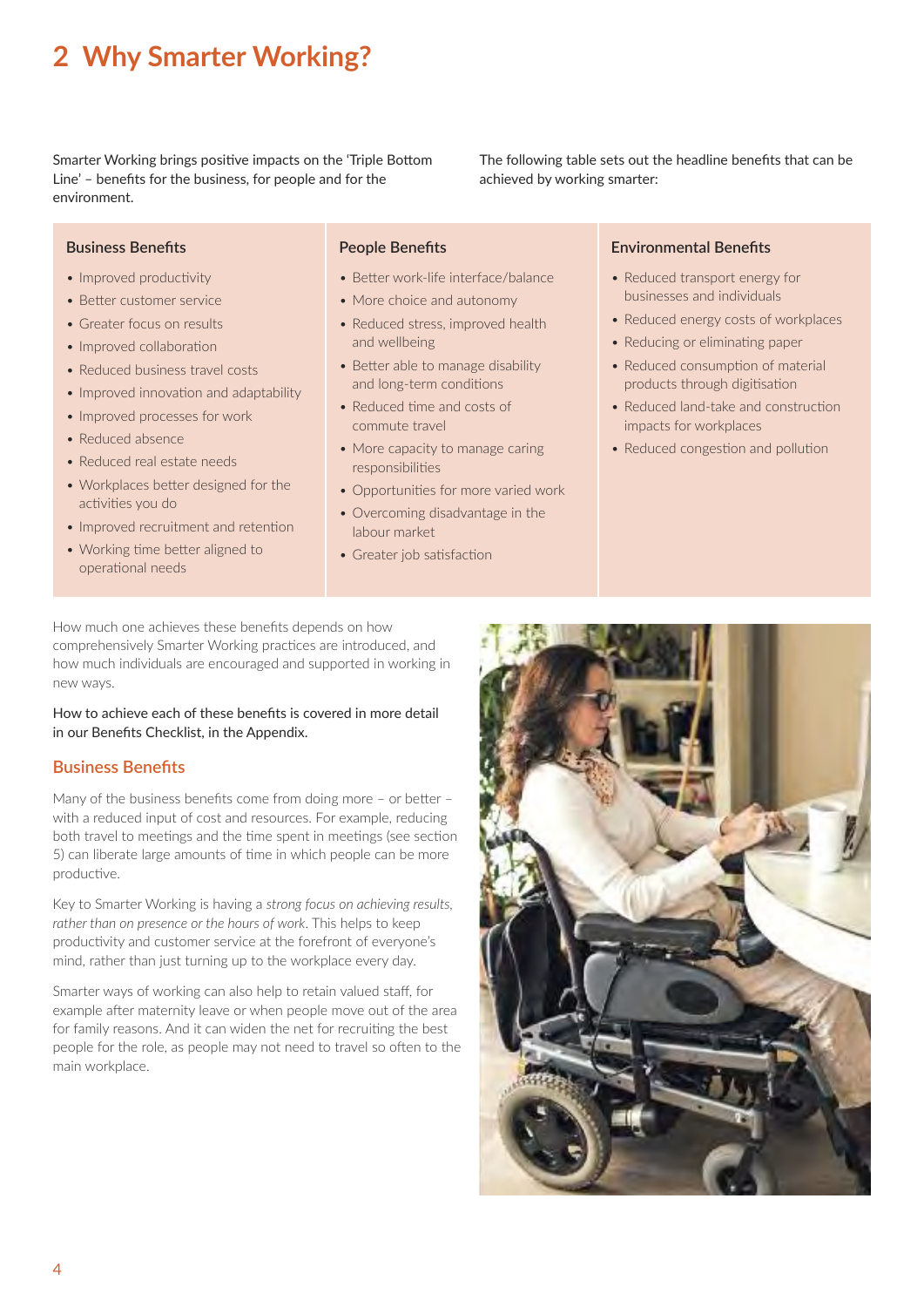

#### **People Benefits**

There is a great deal of evidence to show that working more flexibly helps people to balance their work commitments better with their other commitments and aspirations in life.

Central to this is having more choice. Numerous studies (e.g. CIPD, *Commuting and Flexible Working*, 2016) have shown how flexible working where employees have more control over where and when they work increases wellbeing, reduces stress and increases engagement.

And it's what people want to do. Surveys have consistently shown that employees greatly value flexibility and the autonomy that comes with it. Lack of flexibility is frequently cited as a reason for leaving a company. And more flexibility is what people are often looking for in a new employer.

Being able to reduce commuting travel and business travel by working remotely and using conferencing technologies also improves quality of life, including quality of working life.

#### **Environmental Benefits**

Most organisations want to reduce their carbon footprint. Doing so saves them money too.

Working smarter helps organisations reduce their carbon footprint by cutting out unproductive business travel, using built assets more intensively (i.e. people can be supported at less space per person), reducing running costs of buildings and reducing use of physical resources by going digital wherever possible.

The following sections of this guide set out ways to achieve and maximise these benefits.

## **How many days per year can you save from your commuting?**

The average time workers spend commuting in the West Midlands is 54 minutes per day. This is up from 48 minutes per day in 2007.

That works out at around 215 hours per year – the equivalent of 9 x 24-hour days getting to and from work. Or 27 x 8-hour working days.

A study by the TUC found that people pay on average £148 a month on commuting, £1776 per year. This figure of course varies greatly from individual to individual, with studies finding the number of 'heroic' commutes of more than 2 hours each way on the rise. Wouldn't it be good to claw back a good portion of that time that we spend sitting in traffic? And save significant amounts of money too?

Each day per week working remotely saves 20% of commute time and cost. That could be done, for example, by:

- Working from home one day per week, on average
- Working a compressed working week doing 5 days hours in 4 days

Those will save nearly £30 and nearly 4 hours per month, on average – that's £355 and two days of your life per year.

Alternatively, you can save a proportion of those costs by working at a workplace closer to home too.

Figures from Office for National Statistics and TUC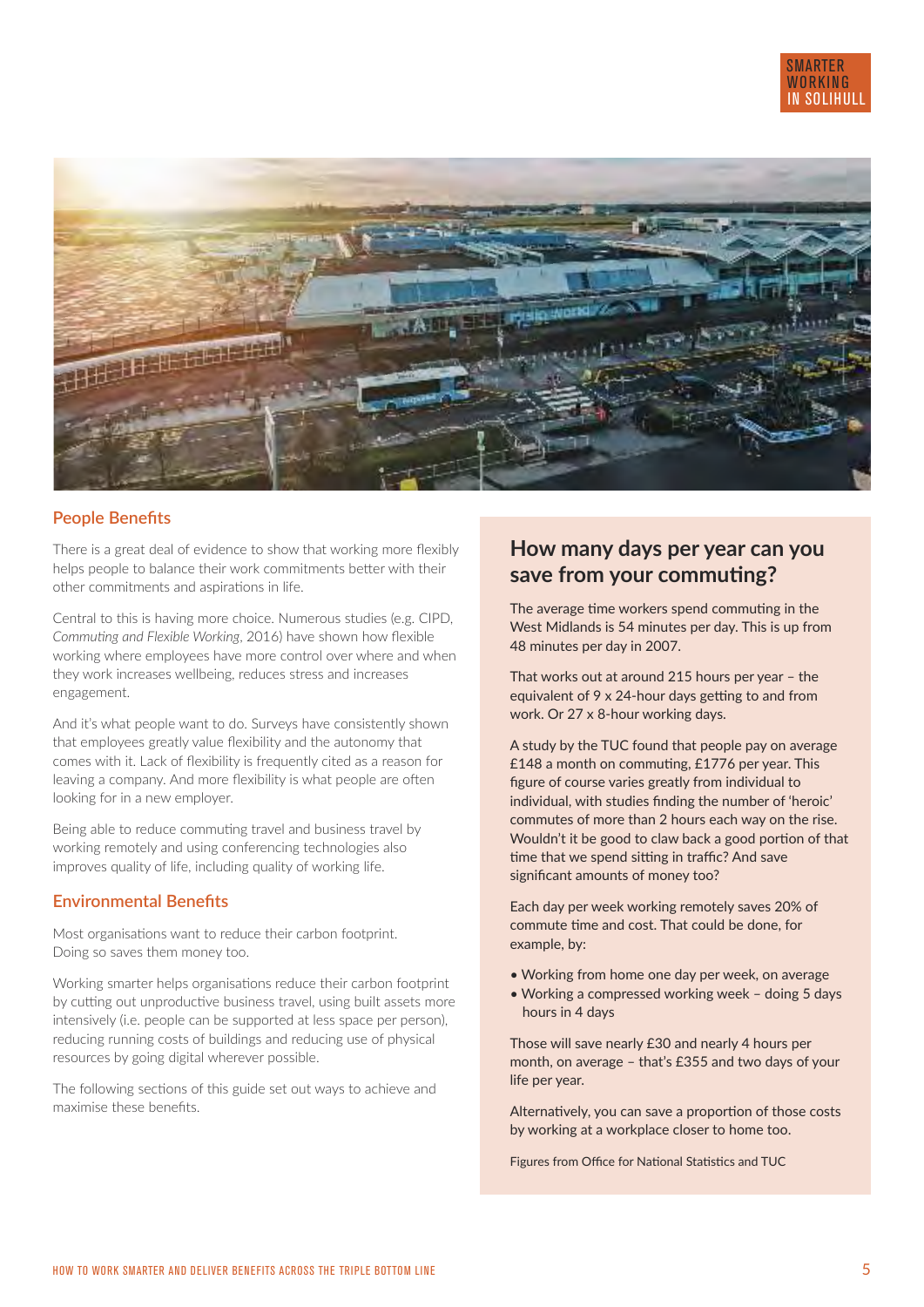# **3 Rethinking work for the 21st Century**

Our traditional patterns of working were shaped in the industrial age. They come from a time when there were real economies of scale and efficiencies in concentrating resources close together – materials, tools and people. Offices developed on a 'factory model' too, bringing people to workplaces where they had access to all their information – on paper – and where nearly all communication was necessarily face-to-face.

Owing to this need for centralisation and the nature of much industrial work (often noisy, dangerous, toxic and smelly), a sharp divide emerged between work and the rest of life.

In the 21st century, this is all changing. Today work can be decentralised over networks. Work can move to people as well as people moving to work.

**work can MovE to PEoPlE as wEll as PEoPlE Moving to work**

No longer is the work most people do

noxious or dangerous. In an increasingly knowledge-based economy, more work tasks can be carried out from a wider range of places.

Even in sectors with a lot of 'hands-on' work like manufacturing, construction and retail, increasing numbers of people can do much of their work on a more flexible and mobile basis.

The workforce is changing too. In the mid-20th century the workforce was predominantly male. That has changed. The workforce is now much more diverse, though there is still a way to go to achieve equality and diversity. With people living longer, the workforce now contains four generations.

People's aspirations are changing too. We want more flexibility and choice about how we organise our daily schedules.

So it's time to rethink how we work.

#### **the difference between smarter working and flexible working**

Since 2014 all employees who have worked for a company for six months enjoy a 'right to request' flexible working (see box on page 9). This involves a contractual change to one's working pattern, e.g. to work part-time, term-time, compressed working week or work from home (for some or all of the time).

These kinds of alternative work patterns do have business benefits and impacts on travel. But they are often introduced as exceptions to a traditional and unchanged way of working for the majority of employees, so their impact can be limited.

Smarter Working adds to flexible working by embedding 'flexibility as normal'. Possibilities for flexibility and mobility apply to everyone, subject to the needs of the work. Instead of applying for a change of

#### **sMart working EMBEds flExiBility as norMal, rathEr than ExcEPtional**

working pattern, employees are trusted to make appropriate decisions about where and when work activities are carried out.

Smarter Working depends on using technology (see section 5) to work in these new ways, and usually involves different ways of designing and using the workplace (see section 4).

#### **developing a mindset for innovation**

Smarter Working is not about doing the same things only at different times and places. It involves a rethinking of processes, technologies, workplaces and behaviours to bring about the benefits we've outlined above.

Old assumptions of necessity should be challenged around traditional working places and times, e.g. the default position of working 9-5 at a specified workplace.

Managers and team members should think how changing times and places of work can improve effectiveness, reduce travel and resource use and drive down the cost of work.

## **Continuous challenge and improvement**

Central to Smart Working is a constant quest to improve working practices and business processes as new opportunities emerge. A useful way to do this is through the CAN Test – to **Challenge Assumptions of Necessity** around traditional or habitual ways of working. It involves asking questions such as:

- Why are we doing *this* (at all)
- Why are we doing this *here*?
- Why are we doing it *in this way*?
- Why are we doing it *at this time* (rather than another time)?

Having identified practices and processes that could be done differently, the next questions to ask are whether using Smarter Working techniques there are ways of doing these things that are:

- Faster?
- More flexible?
- Lighter (i.e. less heavy on resources time, energy, physical resources)?
- More in line with customer needs?
- More in line with employee aspirations?

People are encouraged to propose new ways of working that will deliver benefits. Focusing on practical questions in this way not only delivers benefits, but helps to embed Smarter Working behaviours and mindset.

Source: Lake, A. Smart Flexibility – Moving Smart & Flexible Working from Theory to Practice. Routledge 2015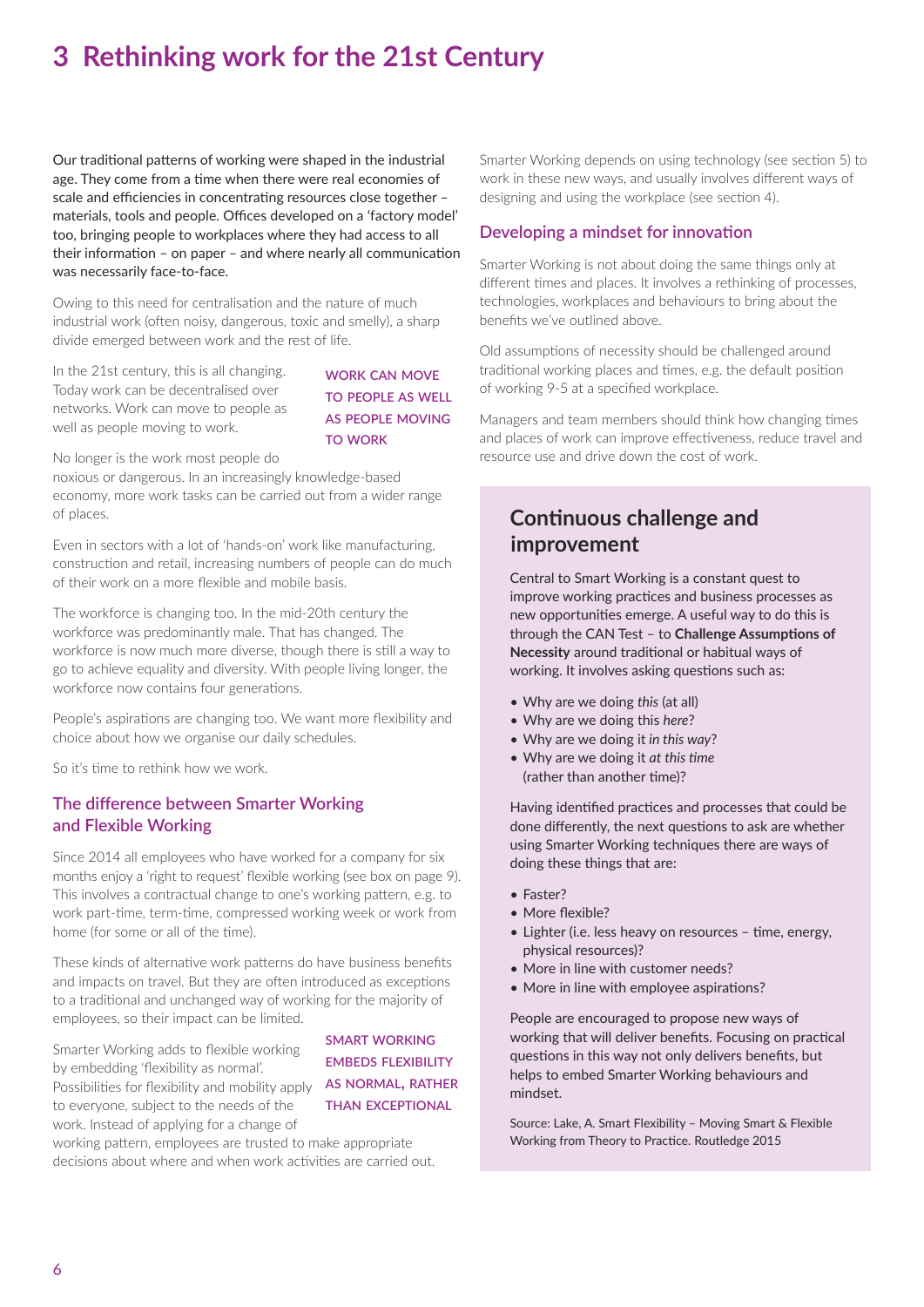#### CASE STUDY

## **Working smarter in the construction industry**

Flexible and agile working are embedded at **Morgan Sindall Construction and Infrastructure**, a leading UK construction company with c.3,400 employees across a network of local offices operating in the commercial, defence, education, energy, healthcare, industrial, leisure, retail, transport and water markets.

The company has gained a reputation and won many awards for their approach to flexibility, which is a key element in



supporting recruitment and diversity. And they have taken forward this ethos to modernise the technologies and workplaces they use.

With excellent IT and cloudbased technologies, people have access to data and systems wherever they work, and can collaborate online. It

has become standard for employees to participate in remote meetings using mobile phones and laptops. There is no default expectation to turn up in person. This enables them to work from any company office, on site and from home.

Meetings at group level are also carried out by conferencing. And a more flexible approach to meetings is evolving, with people more likely to work directly with each other than convene a meeting.

Morgan Sindall's office in Solihull is set up for people to work on a desk-sharing basis, with breakout areas and quiet zones. No one has their own office. Many people who work in the Rugby office live in and around Birmingham, so they often choose to work in Solihull to save on commuting. With a variable number of people working there each day,

the office is set up to cater for the flow of people and their different work activities.

Employees are also encouraged to travel by train when possible, where the technology helps them stay productive while travelling.

Construction sites are more challenging for agile working, as there is a need to manage delivery, installation and assembly within a limited time. But site offices have become much more paperless and have flexible meeting spaces. While working remotely is less of an option for many activities, employees on site can have greater choice at team level about their schedules, and when to be at a local office and when on site.

#### **Promote a culture of trust and let it evolve**

There is no formal programme for introducing flexibility and agile working – the approach has been to promote a culture of trust and to let it evolve. It is however supported by a flexible menu of support and training, using mentoring, coaching workshops and online learning.

The company is open to all forms of working flexibility and this is flagged up on all job adverts. And there are numerous initiatives to support working parents by enabling them to work more flexibly, both contractually and on an as-needed basis.

Flexibility and agility tie in with a major focus on health and wellbeing, including current initiatives around mental health wellness and encouraging people to be more active and to socialise more with people across the company.

According to Managing Director of Morgan Sindall Construction's Central region, Sean Bowles, *"In terms of productivity and wellbeing it's a no-brainer. We want employees to be happier and have a better work-life balance. And it also helps when we have a project which by nature has irregular hours. Being able to manage your own time and being able to reduce travel are big advantages"*.

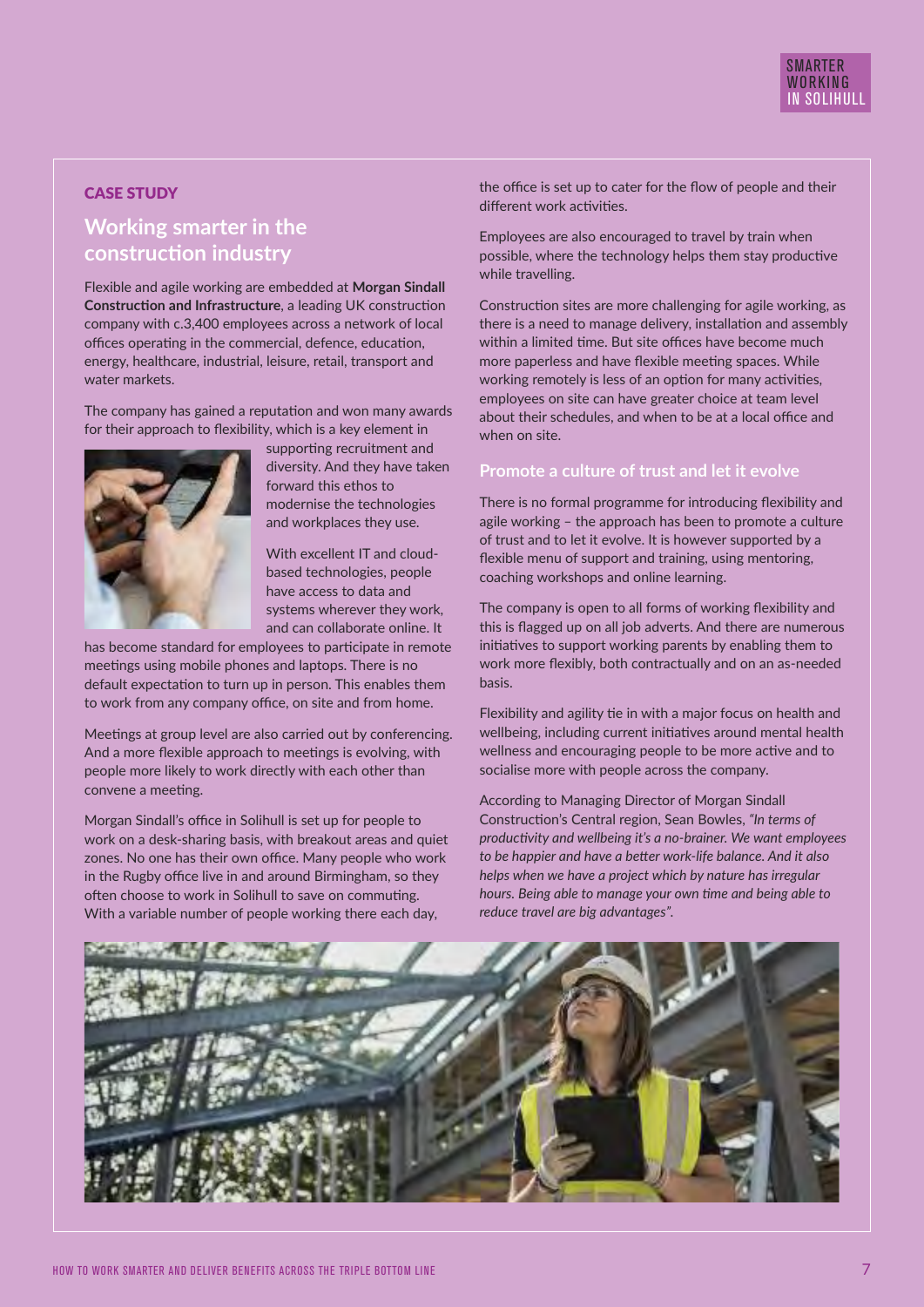## **4 Where is the workplace? Smarter use of space**

Smarter Working aims to create attractive and inspiring work environments to support new ways of working, so that both working in the workplace and away from it are straightforward and seamless.

At the same time organisations can achieve significant savings and efficiency gains, and create workplaces that are more adaptable to future change.

As desk-based tasks can increasingly be carried out from many other locations, there is less need in smarter offices for ranks of workstations. Instead there is a mix of other 'activity-based' spaces which are shared, such as:

- Flexible meeting spaces smaller meeting rooms, one-to-one rooms or pods, breakout spaces and café areas
- Non-bookable quiet and concentrated working spaces
- Spaces for confidential work and calls
- "Touchdown" spaces desks, tables and benches where people can work for short periods when visiting the office or between meetings
- Team tables
- Special project areas
- Resource areas
- Flexible and reconfigurable multi-purpose areas.

There are generally fewer desks, but more alternative spaces to work, depending on the task in hand. People often focus on desks when making the change to Smarter Working, but it's important to think in terms of the workspace as a whole.

As always, it's important to focus on the benefits when rethinking the workplace. Improved collaboration can be achieved by having more of the smaller breakout spaces, which take pressure off formal meeting rooms and help to promote quicker decision-making.

Collaboration in the smarter workplace should also be designed to include people working remotely wherever possible, joining on screen by technologies such as Skype for Business, WebEx or Jabber.

Making this work, however, depends on developing a new culture of flexible collaboration and effective meetings (see section 5).

All this adds up to a new landscape for work – both in the workplace and beyond.

Figure 1 sets out the emerging model of the workplace. The desk is now seen as just one of many activity-based spaces where people can work. Planning of the right balance of spaces is based on an analysis of how and where people work, and analysing how this can change under Smarter Working.

As well as the spaces in the main workplace, there can also be other employer-owned workspaces where – depending on size – the model of the main office is replicated. In addition there are thirdparty places, such as customer or partner premises and workhubs

> (see below), public places and employeeowned spaces where people can work.

These are all linked up together by technology. The ideal is that employees can work seamlessly across all locations, choosing the best places and times according to the needs of the tasks in hand.

A major factor for determining where and when to work is saving time and expense from unnecessary travelling.





Figure 1: Where shall we work? Choices in the workplace and beyond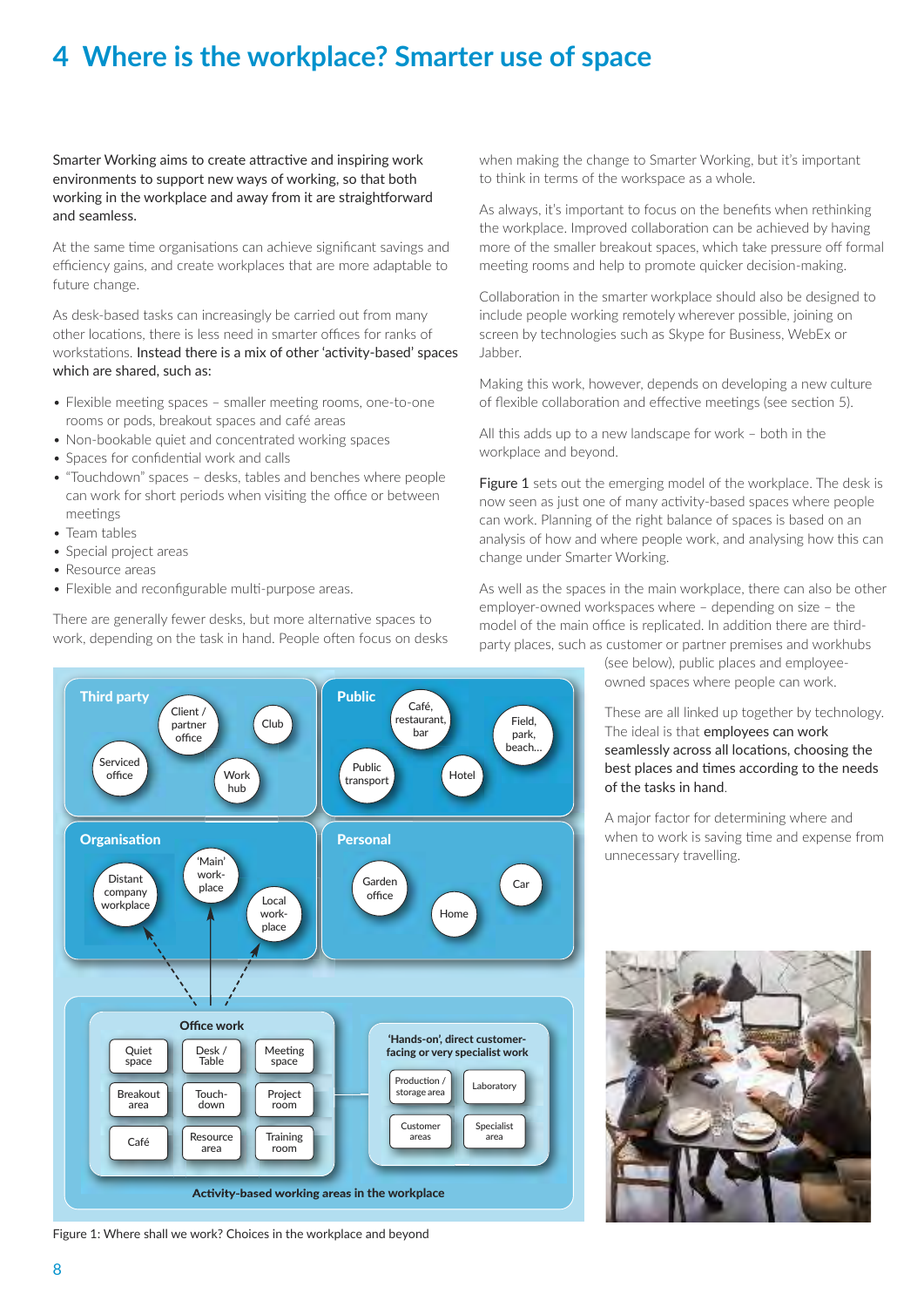

#### **Mobility in the office and beyond**

In a smarter workplace, people will share space much more than having individually-owned territory.

But it's a good idea to have loosely designated (though nonexclusive) team zones, so that people who work together regularly can still do so.

During the course of a day, people can move between different spaces in the workplace, according to the different kinds of activities they do. For example, rather than having long calls or conversations in a desk area which disturbs other people working, they move to a breakout area or booth for calls. For short spells of focus work between meetings, they can use touchdown desks or a quiet focus space, rather than lay claim to a desk for the whole day which then remains mostly unused.

The same applies when working beyond the office. Rather than come into the office first and going out to see customers or visit sites from there, people can start off from home, carry out a visit, work from there or nearby, then go to the next appointment. So they go to the office only when it adds value to the day, rather than have routine back-and forth journeys that eat up time, money and productivity.

## **Smarter Working and the Law on Flexible Working in the UK**

Legislation which came into effect in June 2014 gives the 'right to request' flexible working to all employees after 26 weeks' service.

The law requires employees to make a case showing that the new work arrangements are workable and will not adversely affect business.

Employers are not obliged to grant a request, but must give sound business reasons if they refuse. Employees may appeal if they feel a request has been unreasonably refused. Guidance from ACAS sets out a code of conduct for applications and dealing with them.

Most large organisations now have policies to address the needs of the law. It is a useful first step, but it is not the same as having a comprehensive approach to Smarter Working. Smarter Working enables us to have a proactive, rather than reactive, approach to flexibility that addresses both business needs and employee aspirations, delivering a wider range of benefits.

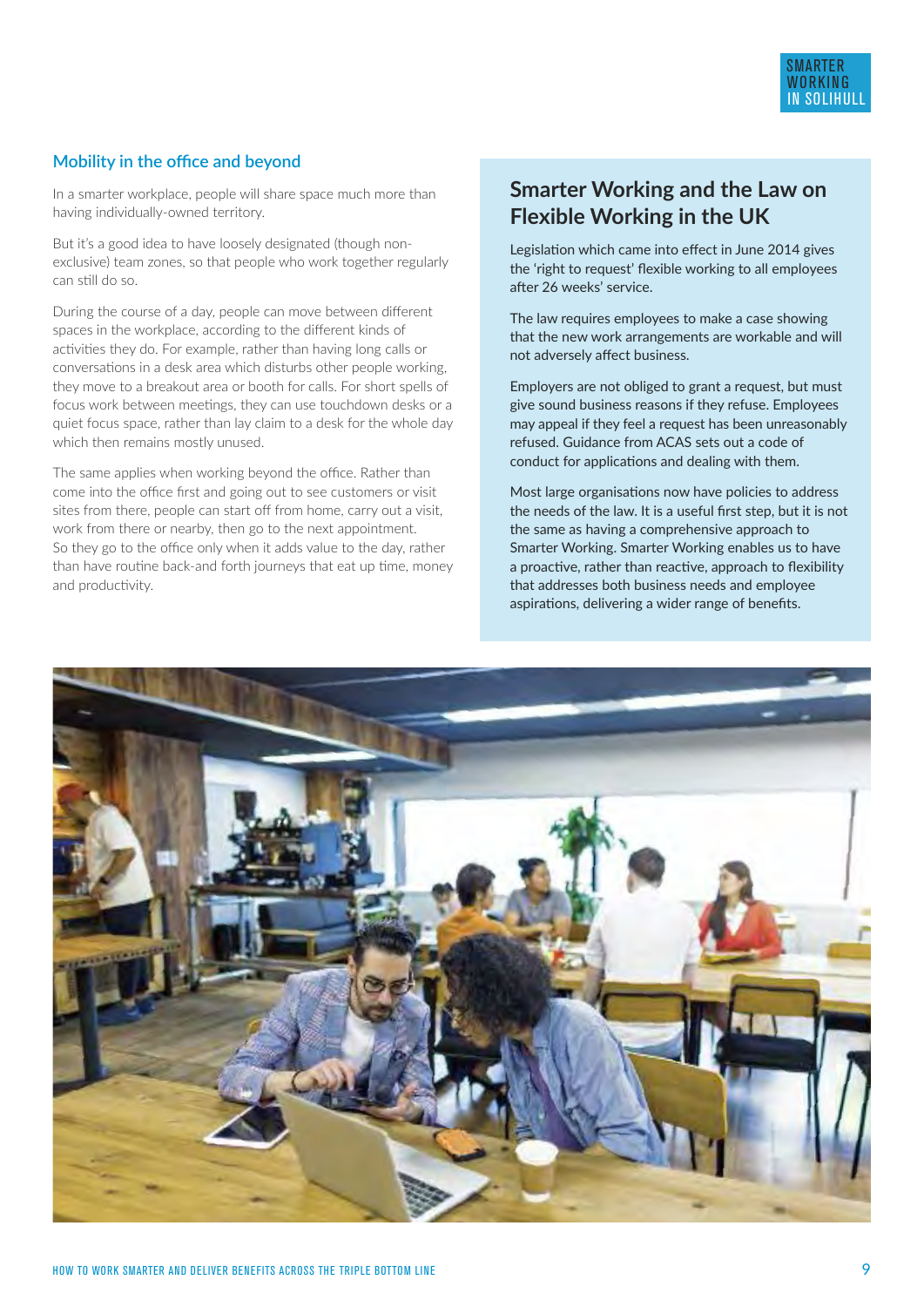# **4 Where is the workplace? Smarter use of space**

#### **'spaceless growth'**

Of course, not all employers want to reduce their office space. Instead, a key benefit of Smarter Working for businesses is that you can grow the business without having to grow the real estate or 'cram more desks in'.

Using the Smarter Working principles and adopting the smart approach to sharing space, it's possible to plan for 'spaceless growth'.

#### **grow thE BusinEss without growing thE rEal EstatE**

In this way, the existing workplace can be the base for an increasing number of people who spend time working remotely when out with clients or working from home.

Many organisations now recruit the expertise they need from a wider geographical area, without requiring people to move. This increases the available pool of talent and can enable services to be delivered in new areas. As people are not expected to turn up at the main workplace every day, this growth can be achieved without increasing the amount of real estate.

Around 70% of start-ups now start up at home. And more than half want to stay there as they grow. There are now some global companies, like WordPress, that have very little in the way of



property despite employing people all around the world. And there are increasing numbers of completely virtual companies.

#### **Remote working**

With Smarter Working, remote working is not seen as something exceptional or problematic. It's part of the normal way of

working. The remote location is considered as much part of the workplace as the base office (if there is one!).

#### So where do remote workers work? The following are the main locations where people work remotely:

- Other people's offices: clients, suppliers, business partners, shared offices, etc.
- Workhubs / co-working spaces
- Cafés, hotel lobbies and airport lounges
- Trains, planes, buses and cars
- Homes.

The ability to work anywhere is made possible by laptops, tablets and other smart devices with wireless internet connections and by smartphones.

The main issues are to do with security, confidentiality, safety and health.

Safety concerns relate both to personal security (e.g. not using portable equipment while driving or in unsafe locations) and data security. Prolonged use of laptop computers in inappropriate positions can lead to health problems.

These kinds of issues are sometimes raised as reasons for not working smarter. The key principle is the same as for homeworking: the employer's duty of care is the same wherever employees are working, whether in the employer's workplace, at home, on the move or in some other 'third place'.

This means that people need to be both properly equipped and trained to work in these other places, and a mechanism needs to be in place for periodic assessment of risk.

The aim has to be to enable rather than prohibit – that is to enable people to work safely wherever is the most effective and efficient location to get the work done.

It is important not to think that some special group of people are 'remote workers' while others are not. It is better for all people to think about activities that are suitable to be carried out remotely, and then work that way when it makes sense to do so.

## **Calculating the costs of office space**

In traditional ways of working, each new recruit needs their own dedicated space. One person, one desk. Costs rise as headcount rises. According to Lambert Smith Hampton's Total Office Costs Survey\* there are average costs of £7.2k per workstation across the UK outside London (based on c10m2 of net internal area per workstation). This covers not only rent and rates, but also running costs, technology, insurances etc.

For Solihull and other edge of Birmingham locations, this is calculated at £6.3k per workstation for new workspace, and £5.9k per workstation for older.

Space utilisation surveys typically find space is underused. In most organisations, you will rarely find everyone in the office all at the same time. Holidays, training days, sickness, being out and about doing one's work and attending meetings means that average workstation occupancy in an office rarely rises above 50%. Even peaks of attendance rarely take it above 60%, as not all teams have peaks at the same time.

By aligning provision of space with actual usage, there are savings to be made. Based on average costs, if an organisation of 100 people in the Solihull area reduced their space by 30% they could in principle save around £180k per year.

However, simply rationalising space will not deliver good results. The best way is to reinvest a proportion of that saving into a) better office design that supports smarter working, and b) improved technology to enable people to work more effectively from other places.

Making half of that headline saving while improving working life and effectiveness sounds like a wise business decision.

\* Total Office Costs Survey, Lambert Smith Hampton 2019 www.lsh.co.uk/tocs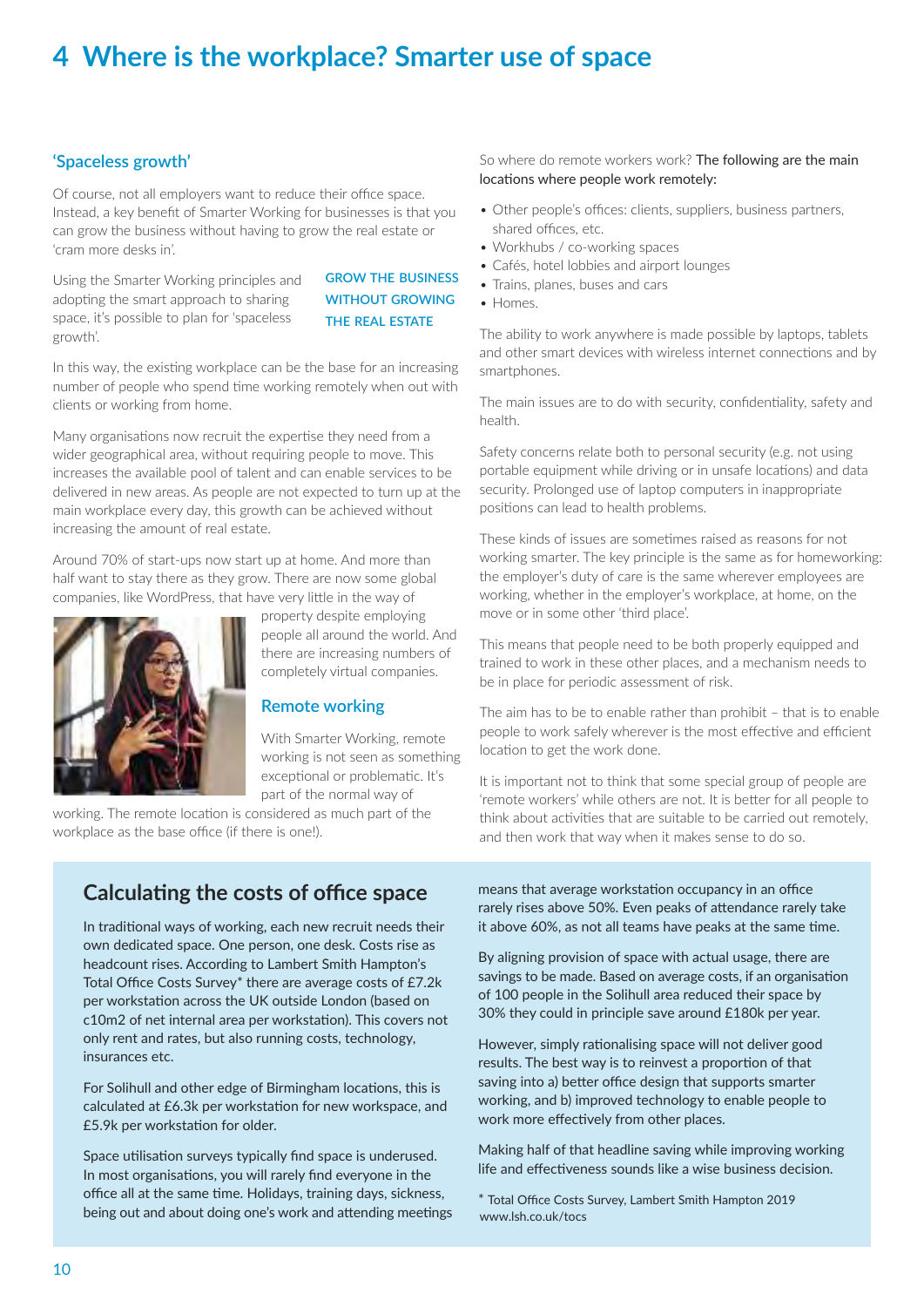#### **good practice for working at home**

When people are working more than occasionally from home, it is important that their home workplace environment is set up properly with a desk and appropriate chair, and suitable lighting.



If a member of staff is designated as a 'home-based' worker (i.e. working most of the time from home) then the organisation's policies may specify the required furnishing and set up of the home 'office' environment. For people who work less often from home,

there should be guidelines for a good ergonomic set-up, need to have regular breaks, etc. Usually there is training in best practice and online risk assessment.

There are no specific H&S regulations for homeworking as such: all the provisions that apply in the workplace apply wherever an employee is working. In general, however, the evidence is that working from home does not carry substantial additional risk, and where it reduces travel it actually plays a part in reducing risk.

Even so, it is necessary for everyone to be aware of the regulations that need to be observed and how to optimise their remote work spaces ergonomically. There are issues of good practice that are mainly a question of common sense and taking ownership for one's way of working.

When working at home, people should be fully contactable and able to connect to all office systems and processes. The ideal scenario is one of seamless connection, with the computer integrated with the office network and the phone acting as if it were an extension within the office.

It is also important that home-based working has a 'professional face'. While it can help staff achieve a better work-life balance, it is important that home does not intrude into work, e.g. having domestic interruptions when on business calls.

The reverse also applies – employees need to feel in control of the home/work interface, and not feel pressured into allowing work to intrude into their personal time.

#### **flexible offices, workhubs and coworking**

The fastest growing sector in the commercial property market is in flexible officing, especially 'workhubs' and

'coworking space' (these two are pretty much the same thing).

Workhubs/coworking centres are premises set up to be used on a shared basis with multiple organisations sharing the

**thE fastEst growing sEctor in THE COMMERCIAL ProPErty MarkEt is flExiBlE officing**

space. These have proven to be popular with freelancers, microbusinesses and small businesses. Rather than

renting a dedicated serviced office, most people using these workplaces work in shared areas, with access to meeting rooms and specialist facilities as needed.

They are also popular with startups. Coworking spaces often offer support for business development as well as networking opportunities. Using premises as needed on this kind of flexible basis replaces the risk of taking on a large property overhead.

Some of these premises operate on a hybrid model, with a limited number of customers renting small offices or desks, while the rest operate on pure coworking basis.

Increasing numbers of larger private and public sector organisations are enabling employees to work at these flexible workspaces. This is often when they want to establish a presence in a new area, or recruit someone who lives far from the main office.

The government is doing it too. The Government Hubs Programme is consolidating real estate so that departments share property and create areas where people from any department can 'touch down' to work when needed.

#### **cutting storage and going primarily paperless**

The traditional office is dominated by three kinds of space: desks, formal meeting rooms and storage. While desks and meeting rooms undergo changes to achieve a variety of activity-based spaces, the best thing to do with storage is to get rid of as much of it as possible.

Smarter Working involves moving as far as possible into an all-digital working environment. This is essential for people to be able to work flexibly and remotely and have access to all the data they need.

Creating, printing and storing paper (unless your work is in producing print media) needs to be avoided. Simply put, paper processes anchor people to the workplace. And people who are paper-dependent often limit the capacity of others to work smarter too.

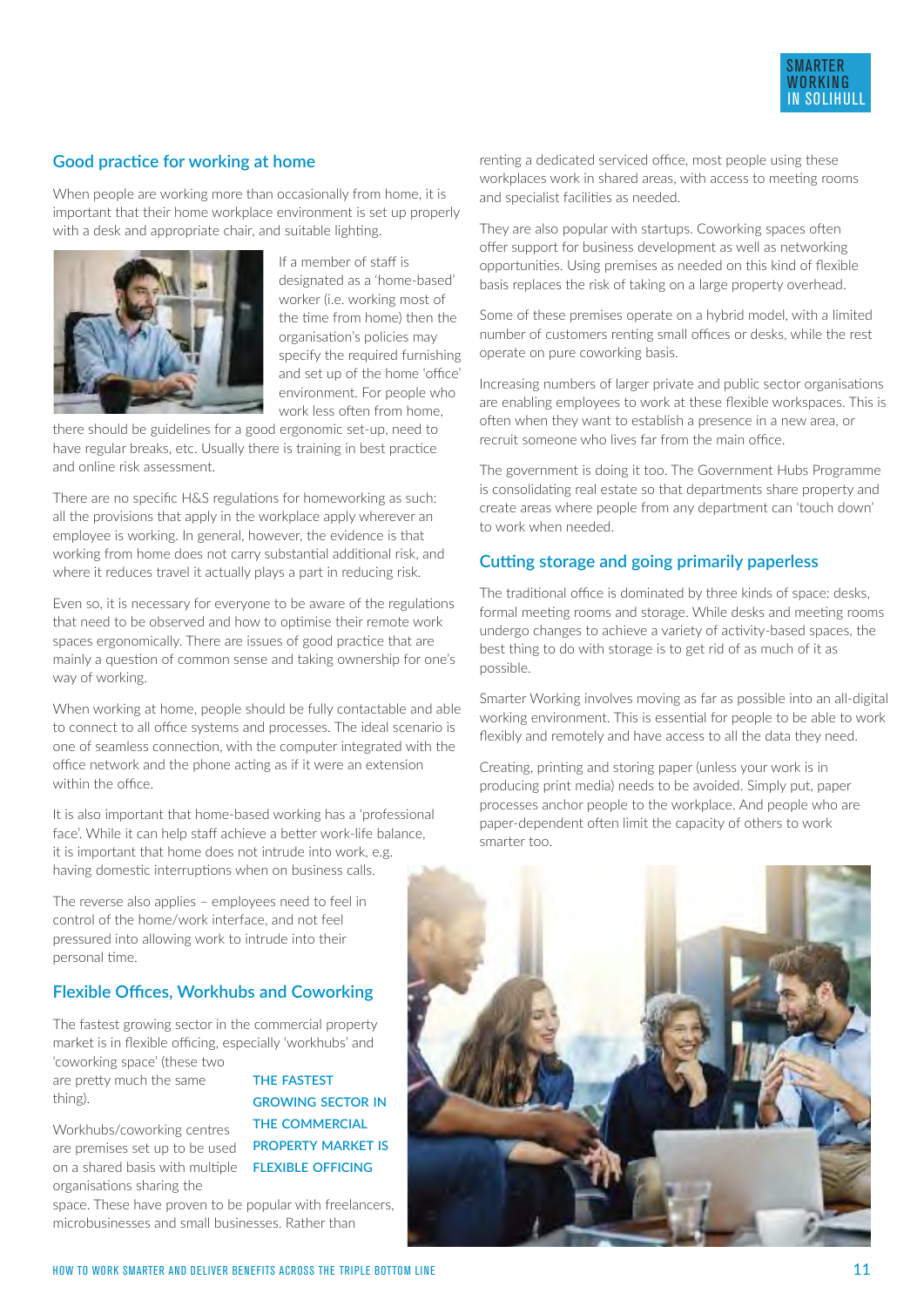#### CASE STUDY

#### **Prime time for a smarter flexibility**

**Prime Accountants Group** pride themselves on offering employees a flexible working environment to promote a healthy work-life balance. And the approach is reaping business benefits too.

Offices are open to staff between 6am and 8pm, meaning employees can complete their work anytime between these hours, instead of having to commit to the usual 9am to 5pm.

This can often enable parents to share the school run and means whilst one parent drops the children to school, the other can already be in work enabling them to finish early and be at the school gate when the bell rings.

By also allowing staff to work extra time and bank up to 5 hours in their "flexi bank", it also means that when routine medical appointments come up for themselves or their children and they need to leave work a few hours early or come in a few hours late, they can use the hours they have banked to take this time off and not use their holiday allowance.

This also enables people to align the times they work with peaks of workload when needed.

Prime understands that commitments outside work can sometimes be unavoidable. By enabling staff flexibility, it means that where days off were once taken, this is now not always necessary. Removing the requirement to take annual leave in such circumstances means that Prime staff are available and can respond to clients more efficiently.

Having multiple offices allows flexibility between working spaces. Hot desks are available at each office for staff to touch down at when working in that area. This is often convenient if a staff member has a meeting with a client in an alternative office, as this allows them to then continue working in the office for the remainder of the day.

Using cloud-based accountancy software and remote desktop means that staff who work on a mobile basis can access their systems and data wherever they need to and avoid having to travel back to their base office. By working smarter and reducing unnecessary travel, Prime has found that response times are better for clients.

**www.primeaccountants.co.uk**

#### **changes to non-office spaces**

There is of course work that involves high levels of 'hands-on' or site-specific work. In these cases, other kinds of flexibility may apply more than remote working options, e.g. flexible hours or team selfrostering (as is commonly used in the health service and some areas of manufacturing).

However, it is also the case that there are major changes in the nature of work happening now with digitisation and the changes to manufacturing known as 'Industry 4.0'. This is all about the combination of automation, artificial intelligence, robotics and connected devices which is in the process of transforming industrial processes and ways of working.

One feature of this is that industrial activities contain a greater amount of knowledge work that can be carried out from a different location to where the machines are based. Supervision, diagnostics, upgrades to software, analysing data (etc) can often be carried out remotely as well as on site.

#### **Did you know?**

12.2% of people in employment in the West Midlands work from home or use home as a base for at least half of the time. This is lower than the national average of 14.2%.

The South West (18.1%) and South East (16.3%) are the regions with the most people working from home.

Source: ONS, Labour Force Survey, 2018.

Lab work in, for example, pharmaceuticals and engineering is changing too. Planning lab work and analysing results is often carried out from other places. Projects are often multi-site, with information shared online and meetings carried out virtually. So, both commuting travel and routine travel for projects can be reduced, again liberating time to be more productive.

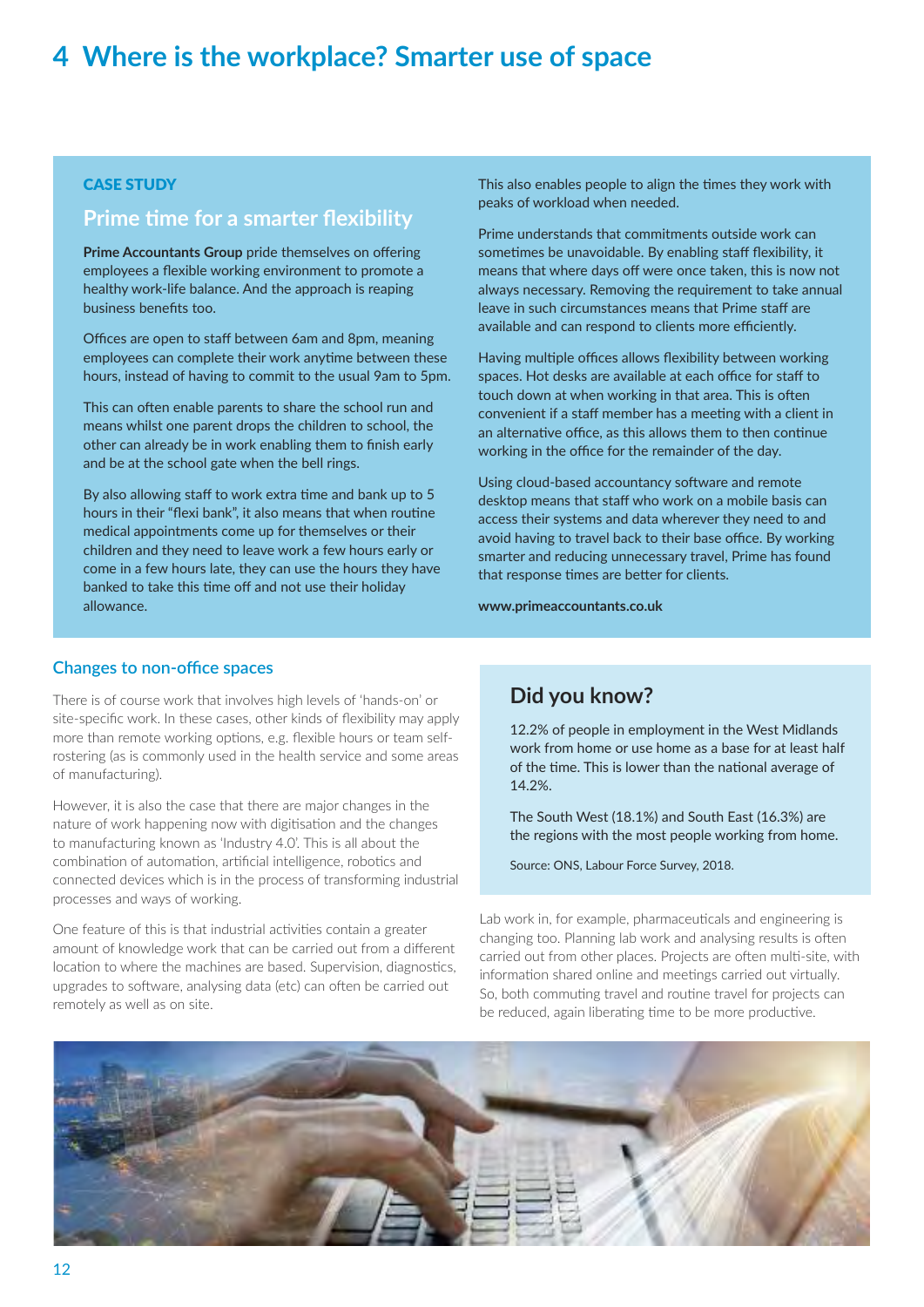## **5 Smarter use of technology**



Effective use of digital devices and communications is central to working smarter. Using these technologies, people can work more effectively both at the workplace and away from it too.

In this section, we look first at the technologies that make a difference and then what to use them for to maximise the range of benefits achievable.

#### **what technologies support smarter working?**

Smarter working is supported by a combination of portable devices, cloud and remote working technologies, unified communications and technology infrastructure in the workplace and beyond.

| <b>Technology</b>                                     | How the technology supports Smarter Working                                                                                                                                                            |
|-------------------------------------------------------|--------------------------------------------------------------------------------------------------------------------------------------------------------------------------------------------------------|
| Laptops rather than desktop computers                 | Support greater mobility of work both within and away from the office                                                                                                                                  |
| Tablets or other handheld devices                     | Support mobility, and may be more appropriate for some tasks rather than laptops                                                                                                                       |
| Thin client technology                                | Allows users to log into their applications and data at any thin client terminal,<br>or through a software application running on a laptop or other computer                                           |
| Smartphones                                           | For communications and access to email, internet and other applications on<br>the move                                                                                                                 |
| Electronic document management<br>and records systems | Replace paper processes and can be accessed from anywhere                                                                                                                                              |
| Remote access technologies                            | Allow employees to access their corporate networks, including legacy applications,<br>securely from home and on the move                                                                               |
| Cloud applications                                    | Enable people to work anywhere using the same systems and data                                                                                                                                         |
| VOIP (voice over internet protocol)<br>telephony      | Enables people to use their computer as a telephone or can be routed to<br>a smartphone, and can replace desk phones                                                                                   |
| Collaboration applications                            | Teamwork is enhanced by applications that combine voice and video<br>communications, instant messaging, screen sharing, file transfer etc and can<br>integrate with email, calendars, and room booking |
| Business social media                                 | Applications that enable posting of information, discussions, forming of groups etc -<br>important for distributed teamwork, knowledge-sharing and maintaining informal<br>business contact            |
| WiFi                                                  | In-workplace, public, mobile and home wireless connection - essential for being<br>able to touchdown and work wherever needed                                                                          |
| <b>Broadband</b>                                      | Broadband infrastructure both wired and wireless (Wi-Fi, 4G, 5G) - underpins all<br>communication and work activity over networks                                                                      |

#### **it's not only about using technologies – it's about what you use them for**

At the outset we outlined the key benefits from Smarter Working. So when deploying new technologies, it's vital to keep the benefits you are aiming for in mind.

This means also that people don't only learn the basics about how to use the technologies, but have a clear idea what to use them for. This involves a transformation journey, so that people are not trying to work in the old ways with new tools.

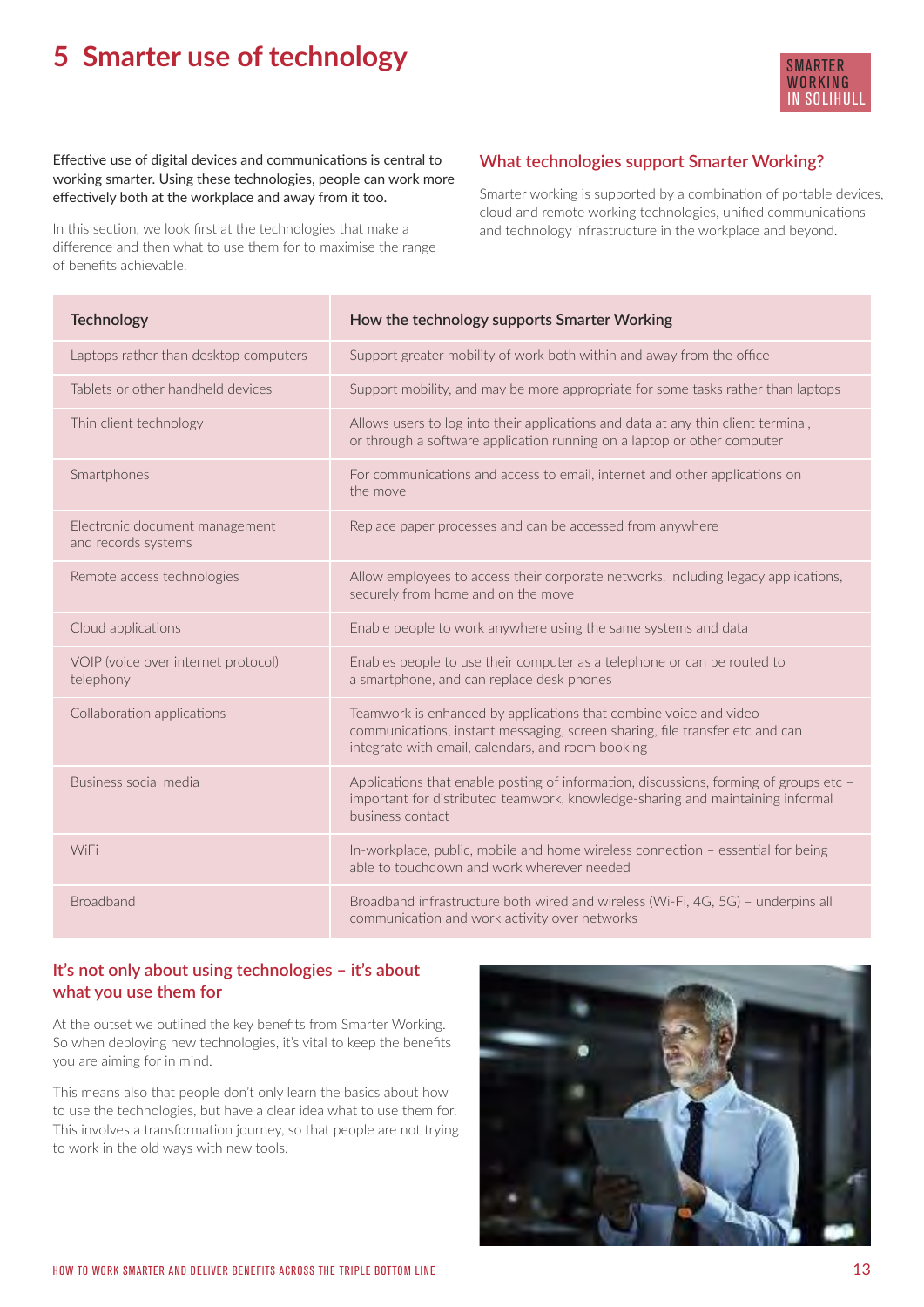# **5 Smarter use of technology**

#### **rethinking meetings**

One area where the new technologies and new ways of working makes a difference is in rethinking meetings.

The traditional way is to have a formal meeting in an office meeting room. People often travel quite long distances to these meetings.

Using the new smarter technologies, you can move from a meetings culture to one of flexible collaboration. Here's how:

• Ensure the meeting has a purpose, not just a title. Cancel meetings that don't have a clear purpose.

## **MovE froM a MEEtings culturE to onE of flExiBlE collaBoration**

- Challenge if everyone needs to be there, physically present. It's a good idea to have an option in all meeting invitations to join remotely, and only insist on physical presence when that adds significant value, e.g. in a more interactive type of learning event or working through a complex issue together
- Challenge if everyone needs to be there all the time. If your part of the meeting is only a few minutes out a two-hour session, arrange to be instant-messaged five minute before you're needed, and then walk to the meeting space or join remotely.
- Ensure people have all the information for the meeting beforehand, and then the meeting can focus on key issues and decisions.
- Have shorter meetings. Or just short and purposeful interactions in a breakout area (rather than formal meeting room) or online.
- Using mobile telephony or collaboration tools like Teams, Skype or Jabber it's easy to invite people to join in a call, turning a two-way interaction into an ad hoc meeting. No need to arrange further meetings because you need information or a decision from someone else.

All these kinds of techniques enable collaboration to be much more purposeful. And they also reduce the need to travel for routine meetings.

#### **going paperless – freeing people up to be mobile**

In the previous section we looked at the need to reduce storage. And that depends on reducing paper. The 'paperless office' has been talked about for many years, and some people are sceptical it will ever arrive. But there are many advantages in setting a goal of being at least 'primarily paperless'.

This often requires a review of existing processes, in order to replace paper with electronic systems appropriate to the activities being carried out.

But it's also about changes to behaviours. Around 95% of the paper used and stored in offices is produced internally, and often for temporary purposes. This is expensive, inefficient and environmentally unsustainable.

The information is printed for uses such as editing, taking to meetings, sharing with colleagues, storing as a record of activity. But it already exists electronically, so is mostly wasteful duplication – we should work with the electronic versions whenever we can.

With applications such as Google Docs and Word, it is possible for people to work on documents together simultaneously, and online. Having a single version is the best option anyway, rather than emailing copies as attachments. Instead colleagues can be notified by a link (in an email or instant message) to the location of the document to review or work on.

This is important discipline for people who work remotely, so everyone has access to the same information, regardless of the location. Handing out 'the latest version' of a document on paper in a meeting is very bad practice. And it often creates problems for people trying to work smarter.

#### **technologies in the workplace**

Within the workplace there needs to be good Wi-Fi so that employees can work in any of the activity-based spaces as well as at regular desks.

At desks or other work positions where they will work for longer periods of time, there needs to be a larger screen (or screens) they can connect to. A separate keyboard and mouse can support good ergonomics if a laptop or tablet riser is being used.



Meeting rooms should have screens that support both screensharing and videoconferencing, and audio that enables all parties to participate fully in meetings where people are joining remotely.

Smart screens enable participants to work interactively with screens and over distance, and the results can be captured and shared.

It's a good idea to include larger screens in breakout and informal meeting areas, so colleagues can connect to them to share what they are working on, and share with colleagues working remotely.

#### **'virtual mobility' – travelling without moving**

These kinds of technologies support the new ways of working. An underlying principle is that of 'virtual mobility'. That is, many of the activities that previously required travel can now be carried out without actually travelling.

Of course, that doesn't mean that people never meet. What it does mean is that we have much greater control over when we travel for work – when doing so adds value by means of the enhanced personal contact and social interaction involved.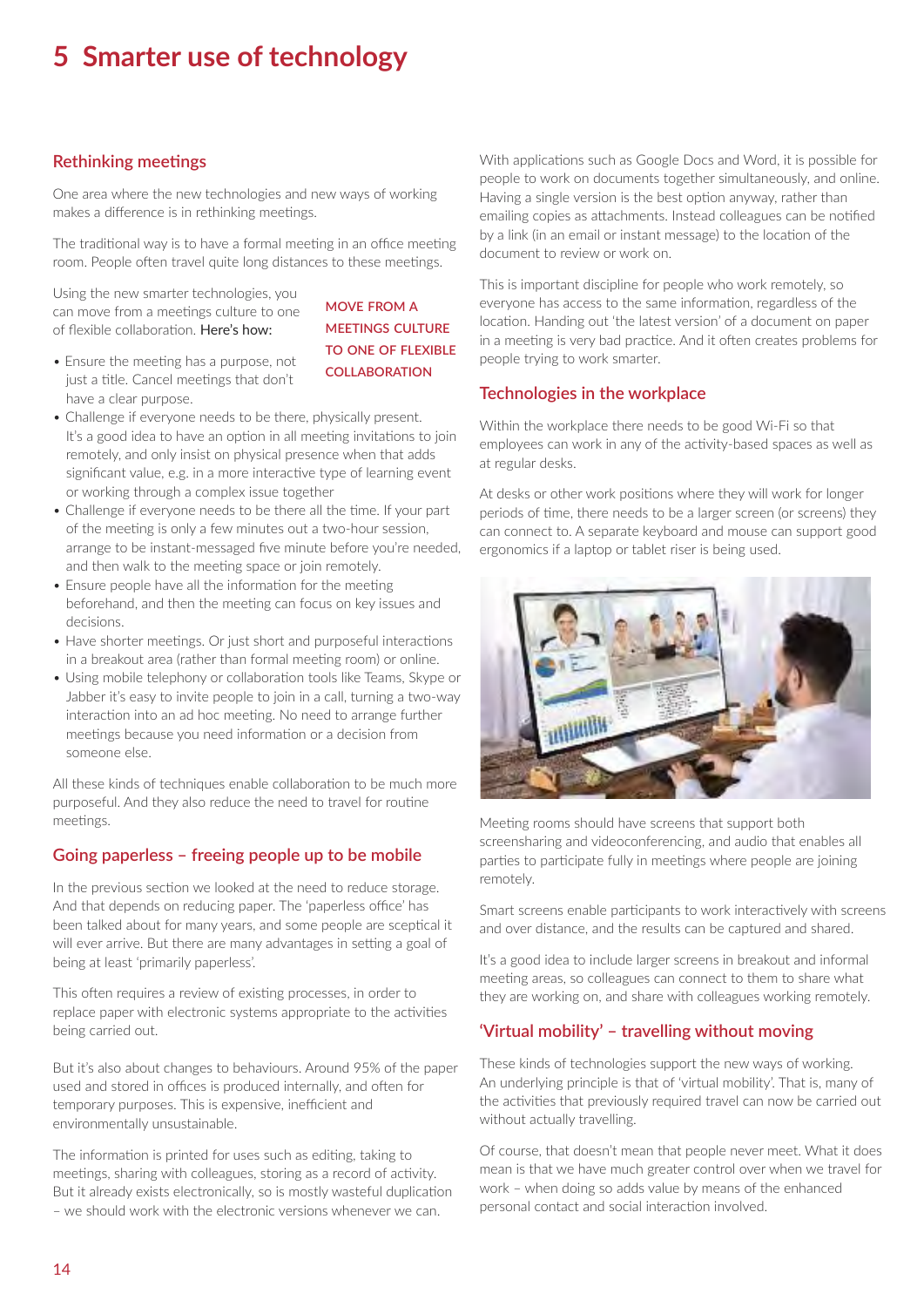

#### CASE STUDY

## **The virtual law firm – Woolley & Co**

We tend to think of virtual companies as something very new and for high technology companies. However, **Woolley & Co**, specialists in family law, have been operating on a virtual basis for 23 years. Founder Andrew Woolley's aim at



the time was to be the world's first virtual law firm, and this put them a couple of decades ahead of the field in what is traditionally quite a conservative sector.

family law specialists Andrew's aim was to set up a company with the ethos of a traditional local law firm while

using new technologies to work effectively as a team and work closely with clients. By design it would dispense with a culture of presenteeism, encourage employees to take more responsibility and serve customers where they are rather than expecting them to come into an office.

The company has 21 lawyers who work on a remote basis, and a small head office of 5 people, based in a serviced office at one of the Warwick University campuses. This has the advantage of being very cost-effective by removing real estate as a fixed cost, while supporting numerous other benefits.

One of the major advantages is in being able to recruit and retain the best specialists in the field, without being constrained by geography. This includes being able to recruit highly motivated people who might be being held back in their previous firm or who are looking for a better balance in their life.

While most of the lawyers are based in central England, their locations currently range from Norfolk to Wales and Cornwall, and this supports being able to support clients across the country. For a while, they had one lawyer working as an ex-pat from Egypt.

Lawyers are able to have local meetings, but they also have many meetings by Skype, not only within the company but also with clients and barristers. Increasingly they are finding landline calls are rarer, replaced by mobile and online voice calls.

#### **Work managed by results, not presence**

Woolley & Co lawyers have complete flexibility to organise their own work. No hours are set out, and everyone is



treated as an adult capable of making their own choices about how to get work done. Work is measured by results, not presence, and is supported by a peer review

process. The company also organises training, both on matters of legal practice and the softer skills needed.

Work is primarily paperless, and the practice management system is cloud-based. This is challenging when working with the court system, and the company is involved in the development of a pilot scheme for online filing with Her Majesty's Courts and Tribunals Service.



The company is aware that fulltime remote working risks being isolating, and uses Facebook Workplace as a collaborative tool to help overcome this. This promotes interaction with colleagues, both to support each other in their work and for social interaction.

After 23 years, the company is keen to continue to embrace new technologies and smarter ways of working and remain at the forefront of innovation in the sector.

**www.family-lawfirm.co.uk**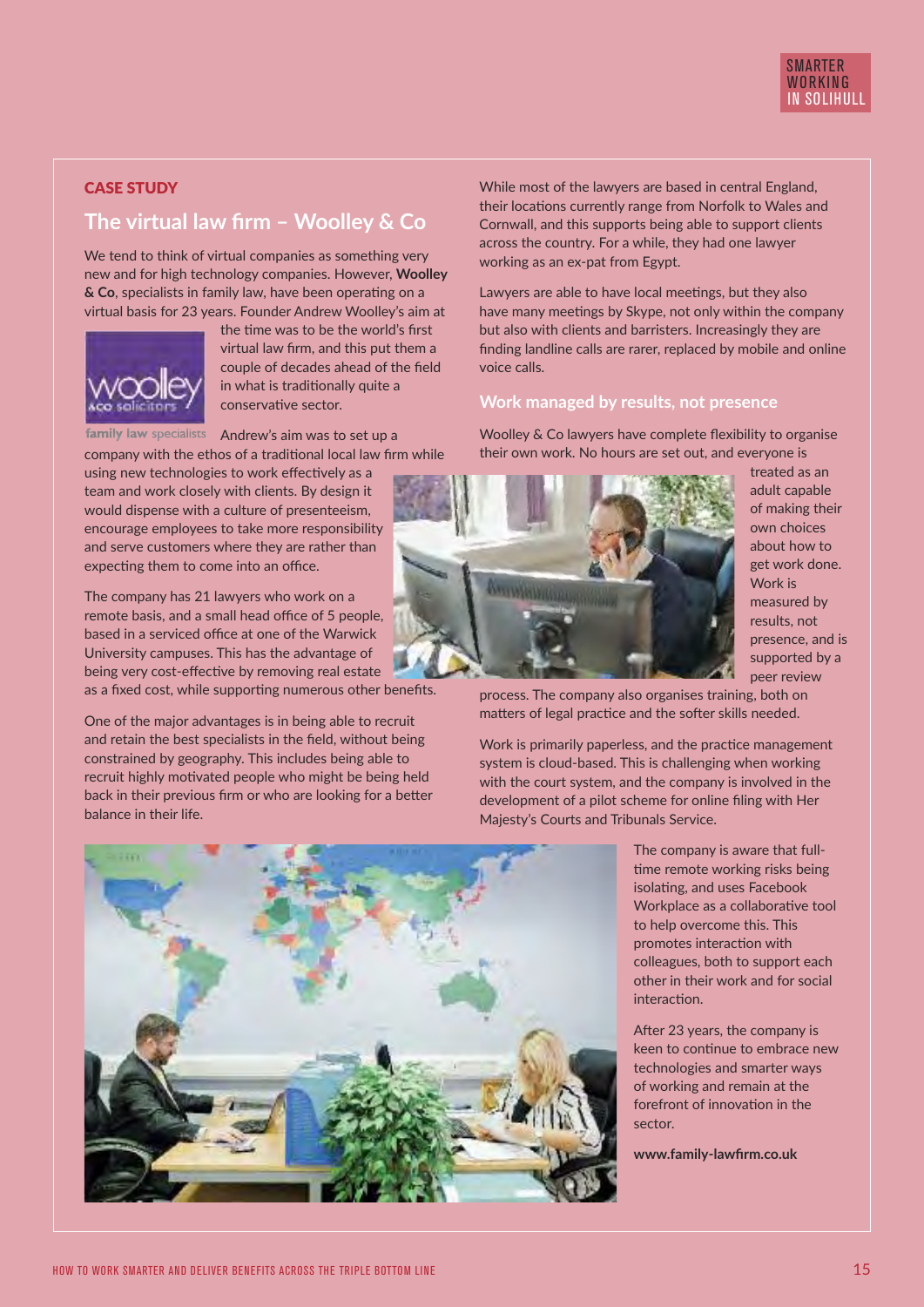# **6 Putting Smarter Working into practice**

Smarter Working is all about rethinking how we work together. With modern workplaces, new digital tools and new ways of working – sometimes referred to as changes to 'bricks, bytes and behaviours' – we can achieve the benefits outlined in Section 2. Benefits for the business, for people, and for the environment.

#### **how do we make this happen?**

It's important to work with colleagues to understand their current working patterns and business priorities. So we need to look at how we are working now to understand where, when and how we work and why.

Larger organisations will probably gather data on how premises are being used through a space utilisation audit, and survey employees about how their working patterns and their aspirations for greater flexibility and mobility.

Smaller organisations may not need to be so structured in their evidence gathering, but consulting with staff and helping them understand the possibilities for working smarter are essential.

Then it's a question of justifying any investment needed for new or redesigned workplaces and new technologies (as set out in Sections 4 and 5) on the basis of the benefits you're looking for.

> **EMPowEring EMPloyEEs to MakE choicEs aBout how to carry out thEir work**

After that, it's down to making the new ways of working work in practice.

#### **creating a culture of trust**

Central to Smarter Working is that employees are empowered to make choices about how they carry out their work. Managers and team leaders have to learn to trust employees to

make informed decisions. That can be quite a step change if managers and employees are used to a more 'command and control' style of working.

The first of our Smarter Working principles was 'Work takes place at the most effective times, and the most effective locations'. It's not simply a matter of employee preference. It's about making a mature and informed decision about where work activities can be carried out.



16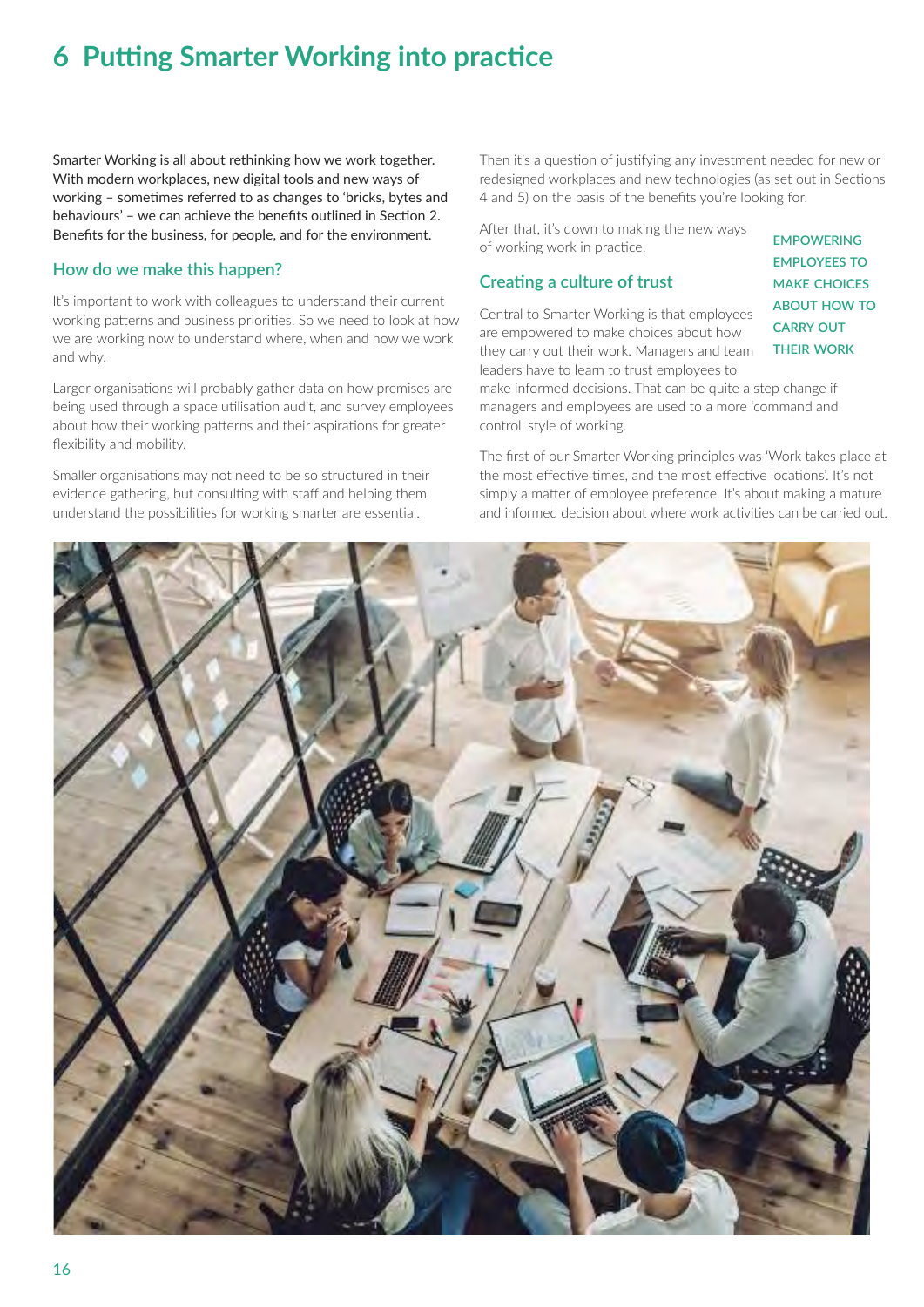

This involves recognising constraints as well as opportunities. So working on a contract might mean that the right place to work is at a client's site. Working with highly confidential or sensitive information might constrain the range of places you could work at.

Employees also need to work with each other, so there need to be broad agreements about how teams will work together, so that everyone knows where their colleagues are and when they are available for calls and working collaboratively.

#### **Managing by results, not presence**

Management needs to focus on the results people achieve, rather than time spent at work or the hours logged, or watching over people in the office.

This is good practice in any case. But in reality, it can be a big step for managers to do this. It requires:

- Clarity about the output to be achieved and longer-term outcomes
- Routines for having work-in-progress available in systems or shared areas, so managers and colleagues can have access to it
- Clarity about reporting both progress and any issues e.g. delays, problems with resources, etc
- Employees taking greater 'ownership' and responsibility for their work.

#### **a new approach to recruitment**

To keep the momentum going for Smarter Working, it's necessary to make sure the organisation's people policies and processes have been 'smart-proofed'.

For example, when advertising new posts it can be routine to specify a job as full-time, standard hours and at a specific location. In a Smarter Working context, a new approach is needed.

This will involve not only a different approach to advertising posts, but also working with hiring managers and recruiters so they understand the new possibilities.

There is a wealth of under-employed talent out there amongst returnees looking to work on a more flexible basis. These could provide ideal candidates for the post.

And if looking for specialist skills, one can widen the potential talent pool by not limiting the search to the local area or people willing to relocate, if much of their work can be done remotely.

It is also sometimes routine to specify that employees above a certain grade must be able to drive. But this is something open to challenge in a Smarter Working context. And it opens the talent pool to people who have various kinds of mobility challenges.

#### **supporting employees' work-life balance**

Numerous studies have shown a connection between having control over one's working life with good work-life balance, health and wellbeing.

Enabling employees to work in more flexible ways helps them to reduce stress and anxiety about work. A key area of stress in the working day is the commute journey, so eliminating this or allowing more control over when to travel helps to reduce stress.

This is one factor in promoting employee engagement and loyalty to the business.

#### **dealing with issues**

touch with each other.

The evidence from implementations of Smarter Working is that more problems are anticipated than actually arise, e.g. people may worry about isolation and fragmenting of teams. Usually these fears result from to over-estimating the amount of time that people will be out of the office and under-estimating the potential of modern communication tools for keeping teams in

Few want to return to the old ways of working once they get used to working smarter and have the tools and new work spaces to support it.

**fEw want to rEturn to thE old ways oncE thEy gEt usEd to working sMartEr**

All the same, problems can occur as in any

traditional workplace. It is the responsibility of teams to look out for each other, and in particular for managers and members of dispersed teams to spot problems and resolve them before they become major issues.



Another area of concern is the potential for over-working. Having the technologies for work to be accessible to you at all times shouldn't mean that you work all hours. But the temptation may be there to check outstanding tasks and communications in the evening and at weekends. The best way to prevent this is to work through expectations with the team and the importance of being able to switch off, and to incorporate these understandings into team agreements and company policy.

However, in reality, few people want to return to the old ways of working once they get used to working smarter and have the tools and new work spaces to support it.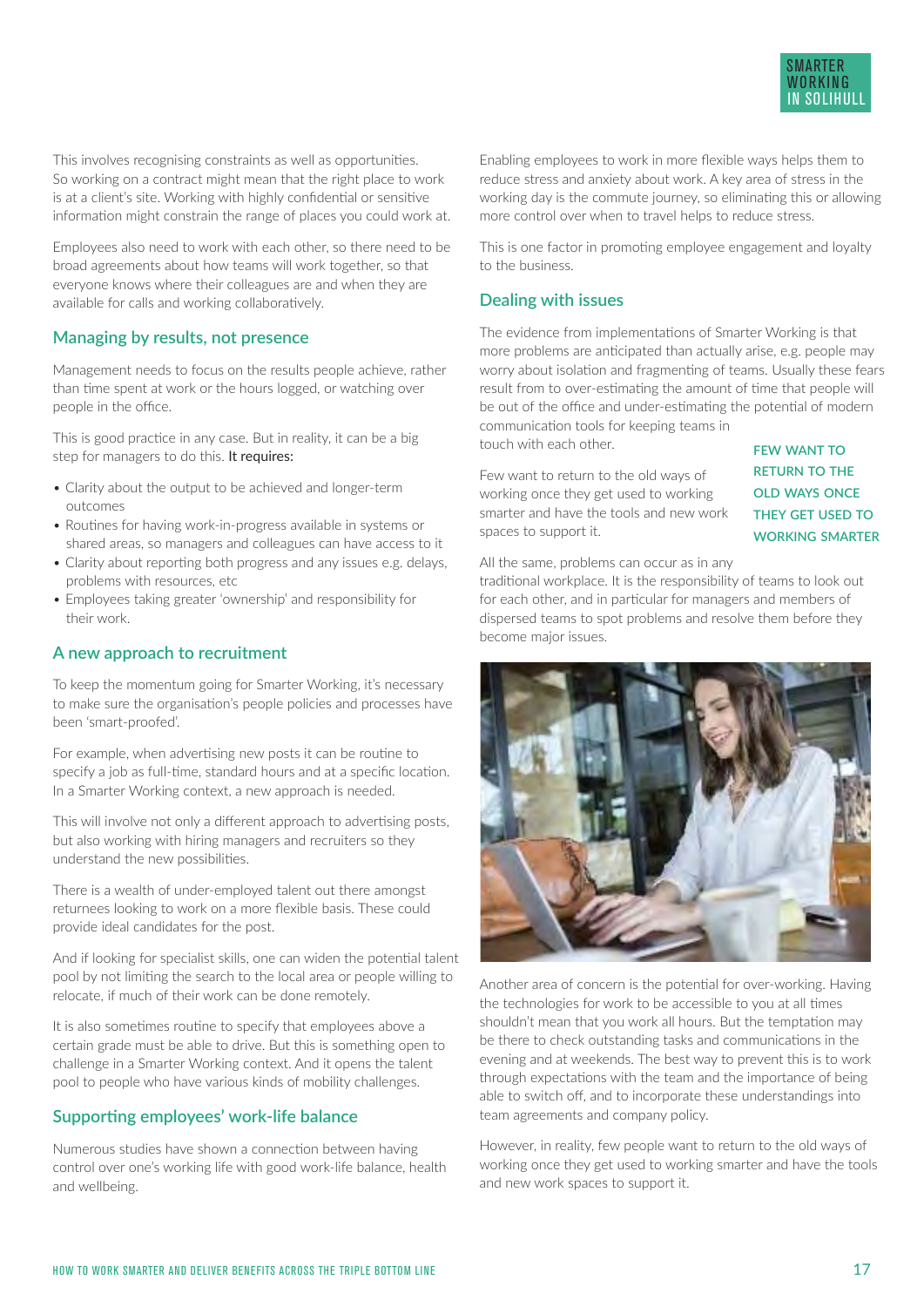# **7 Top tips for travel savings by Working Smarter**

Through the course of this guide we've given examples of how Smarter Working and travel savings can go hand-in-hand.

Here are our top tips for making it happen:

- Support employees in making choices about the best place to work for different activities. It's in their interests to reduce personal travel.
- Promote online meetings, within the framework of 'Rethinking meetings' on page 14.
- Support employees to work not only from home but from third party sites such as client sites and coworking spaces, to cut down on travel time and remove the need for repeat trips to the office.
- Support employees who need to come into the workplace to travel at less congested times.
- If an individual or team has a mix of place-specific tasks and location-independent tasks, think about how to group these so that people can have whole days working remotely and cut out the commute.
- All time-based flexibilities have a spatial impact too: so working a compressed working week with the week's work done in 4 days, for example, cuts out 20% of an employee's commuting. A '9-day fortnight' reduces 10% of commute travel.
- Consider setting targets for reducing business travel through use of conferencing technologies, remote site monitoring, etc.
- Encourage your clients, partners and suppliers to work with you on a Smarter Working basis, by replacing routine meetings where either party travels to the other's premises with online meetings, and by sharing more information online.
- Senior managers should take the lead and role-model these behaviours.

## **Did you know?**

Between 2002 and 2017 average household car mileage decreased by 15%, from 9,200 to 7,800 miles per year. Around 800 of the 1400 miles per year reduction is down to reductions in work-related mileage. The Department for Transport identifies the rise of homeworking as a significant factor in this trend. People on higher incomes have reduced their travel the most – and are also the group currently most likely to work remotely.

During the same period, there was a 32% rise in regular homeworking (working from home more than half the week).

The amount of peak-hour traffic on the road is still increasing, though, due to the increases in the population and the workforce overall. At the moment it seems Smarter Working is taking the edge off increases in traffic due to population increases. If more people adopt smarter working practices, this impact should be even greater.

Source: Department for Transport (2016), Commuting Trends in England 1988-2015

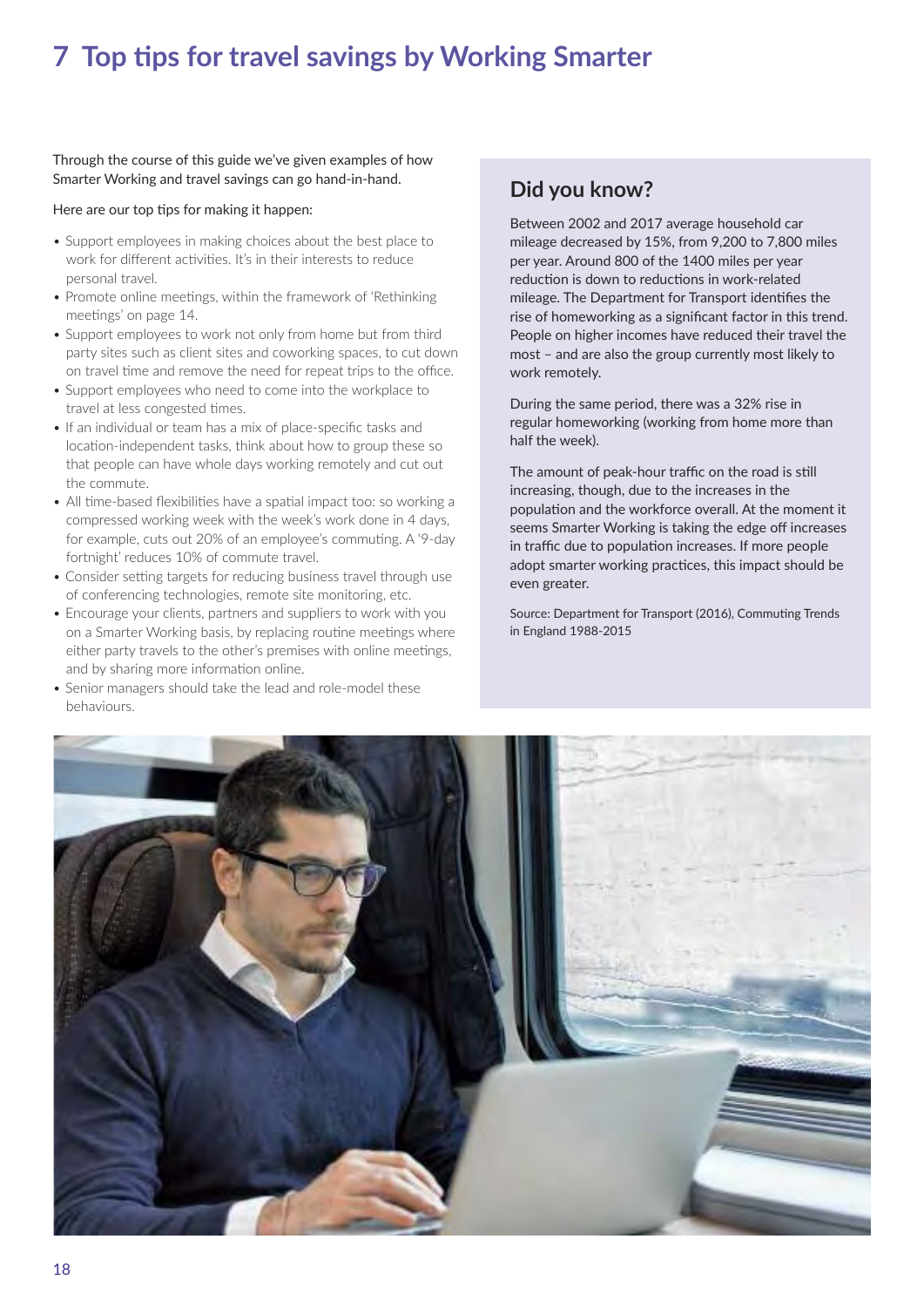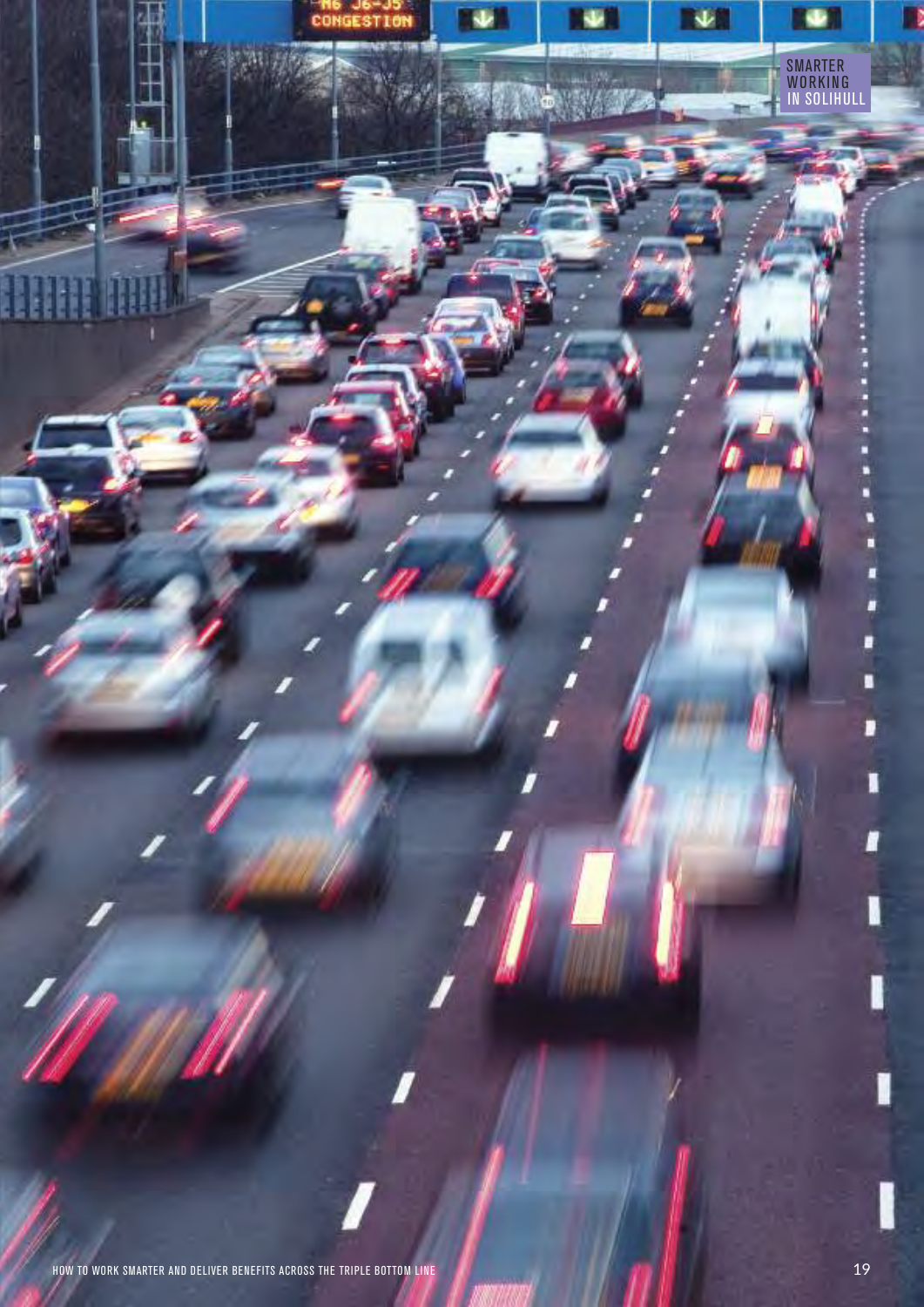# **8 Further information and guidance on implementation**

#### More detailed advice and guidance for Smarter Working can be found in the following publications:

ACAS, The Right to Request Flexible Working: An ACAS Guide Andy Lake, *Smart Flexibility: Moving Smart and Flexible Working from Theory to Practice*, Routledge British Standards/HM Government, *PAS 3000 2015: Smart Working Code of Practice* CIPD, Employee Outlook: Commuting and Flexible Working Flexibility.co.uk, *The Smart Working Handbook*, 2nd edition Lambert Smith Hampton, Total Office Costs 2019. www.lsh.co.uk/tocs Peter Thompson & Alison Maitland, *Future Work: Changing Organisational Culture for the New World of Work*, 2nd edition, Palgrave MacMillan

For further support from the Smarter Working Team at Solihull MBC, contact us at smarterworkingteam@solihull.gov.uk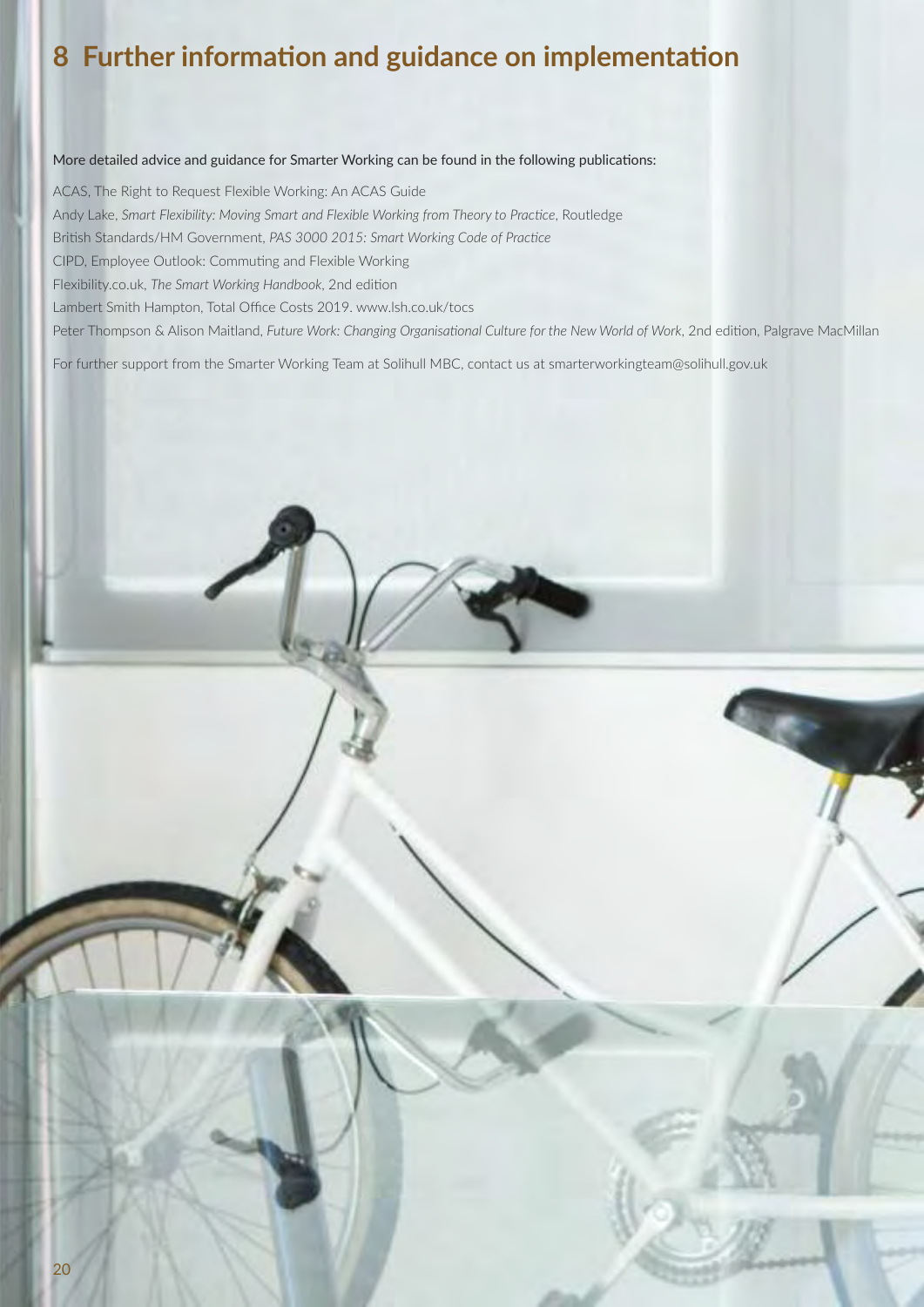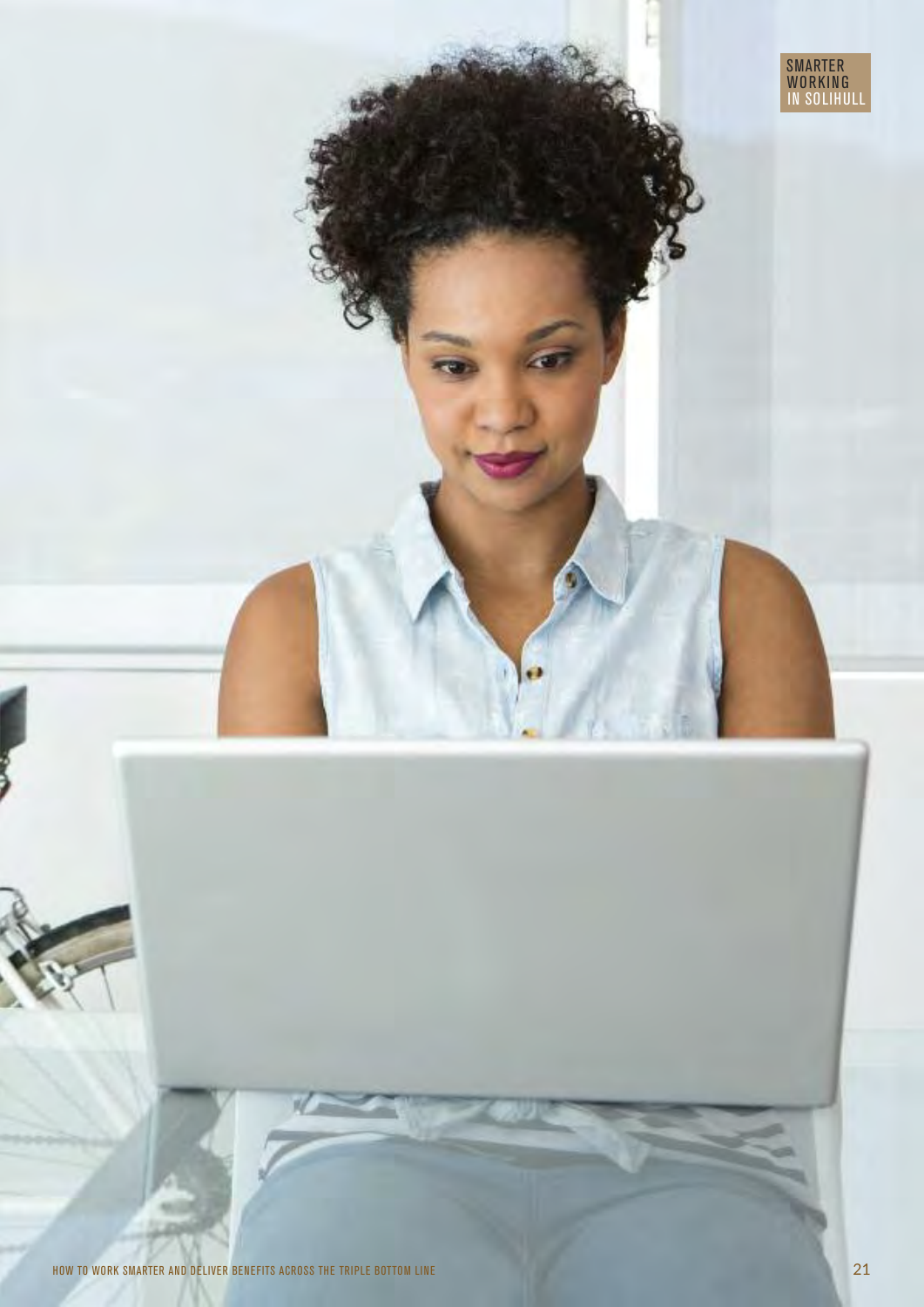# **Appendix: benefit checklist**

The following three tables provide headline guidance about how to achieve the benefits listed in Section 2. They cover in turn business benefits, benefits for people, and benefits for the environment.

#### **Business benefits include:**

| <b>Benefit</b>                                          | How does that work?                                                                                                                                                                                                                                                                                                                                                                                    |
|---------------------------------------------------------|--------------------------------------------------------------------------------------------------------------------------------------------------------------------------------------------------------------------------------------------------------------------------------------------------------------------------------------------------------------------------------------------------------|
| Improved productivity                                   | • Liberate time from traditional meetings to do something more productive<br>• Work at most effective times and places for work activities<br>• Streamline processes<br>• Focus on results not presence<br>• Reduce or even eliminate travel for routine meetings                                                                                                                                      |
| Better customer service                                 | • Create more interactions with customers through online collaboration<br>• Reach new markets without the need to travel                                                                                                                                                                                                                                                                               |
| Speed to decision                                       | • New meeting and collaboration formats and focus on results make for faster and better<br>decisions                                                                                                                                                                                                                                                                                                   |
| Improved collaboration                                  | • Make full use of the digital collaboration tools to work together<br>• Smarter office design supports different kinds of informal and formal collaboration                                                                                                                                                                                                                                           |
| Improved innovation and<br>adaptability                 | • Use the CAN test (see page 6) and 'lean thinking' techniques to develop a continuous<br>improvement approach to processes and working practices - this embeds innovation in<br>everyday worklife<br>• Design spaces to be reconfigurable so as to be able to create new teams, create new project<br>areas (etc) according to business need in fast-moving markets                                   |
| Improved processes for work                             | • Eliminate paper processes<br>• Improve workflow, knowledge management and project management systems to better<br>support remote collaborative working and managing by results<br>• Adopt an 'enter once, use many times' approach to capturing and using data                                                                                                                                       |
| Reduced travel costs                                    | • Remote working to reduce commuting and business mileage<br>• Virtual meetings to cut out unnecessary travel for business meetings                                                                                                                                                                                                                                                                    |
| Reduced real estate needs                               | • Rationalise property in line with actual usage<br>• Support more remote working as company grows, embracing 'spaceless growth' as a strategy<br>• Operate as a (mostly) virtual company                                                                                                                                                                                                              |
| Workplaces better designed<br>for the activities you do | • Redesign workplaces for 'activity-based working'                                                                                                                                                                                                                                                                                                                                                     |
| Reduced absence                                         | • Allow people to work part-days (from home), according to their self-assessment, when they<br>feel unable to complete whole days or feel unable to cope with travel to work, rather than be<br>absent for whole days<br>• Allow people with disabilities/chronic conditions to manage their conditions better, have<br>medical appointments (etc) by focusing on output rather than presence or hours |
| Improved recruitment                                    | • Widen the pool of talent by removing barriers to recruiting from wider geographical area,<br>and from more diverse communities                                                                                                                                                                                                                                                                       |
| Improved retention                                      | • Enable people to return from maternity/paternity leave working on a part-time and/or more<br>flexible basis<br>• Enable people who move for family reasons to continue working in the company, on a more<br>remote working and flexible basis                                                                                                                                                        |
| Working time better aligned<br>to operational needs     | • Use options such as flexible hours, annualised hours, time accounts (etc) to meet customer<br>preferences or peaks and troughs of demand<br>• Support employees to work from home if they have to collaborate or provide service across<br>different time zones                                                                                                                                      |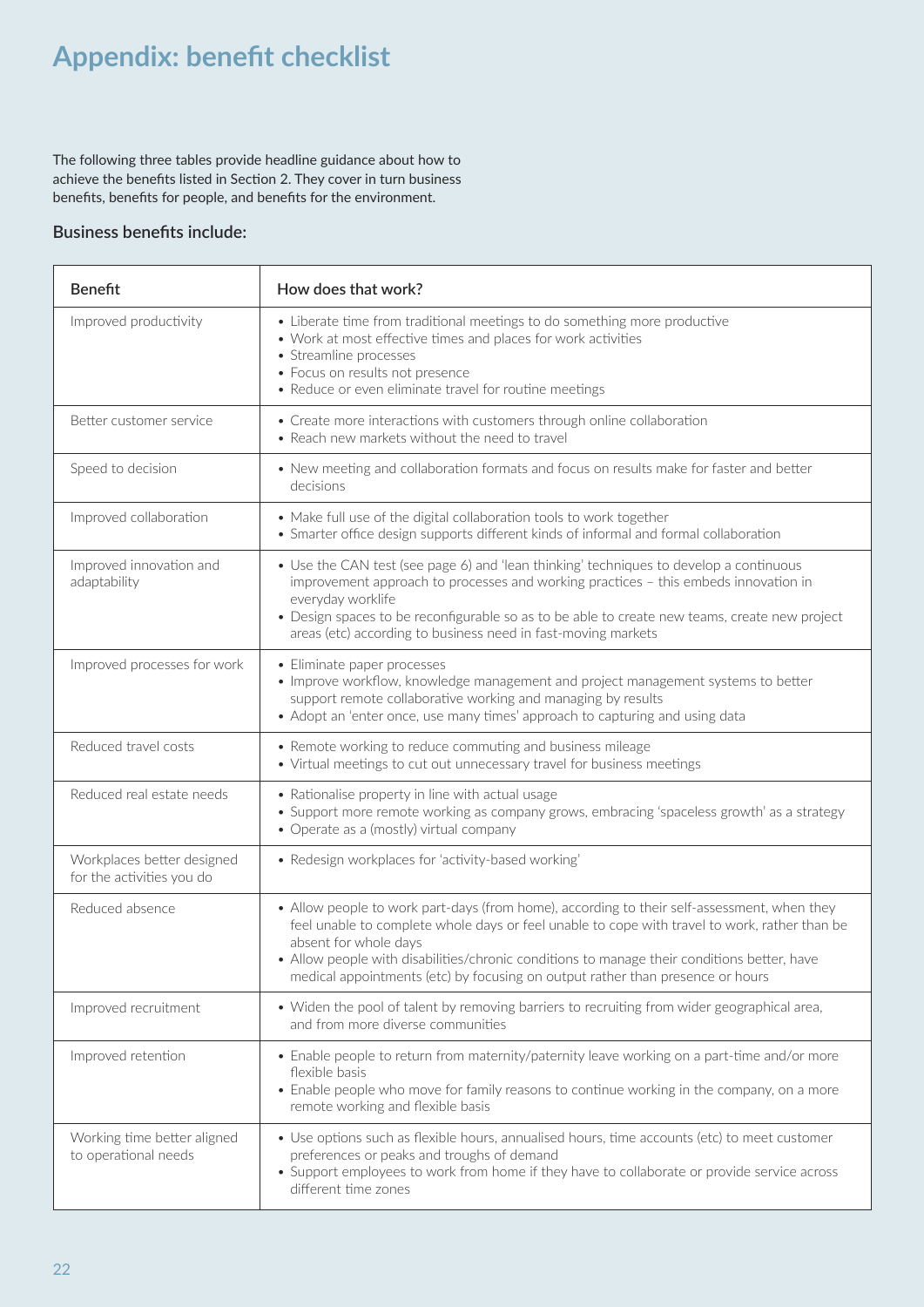## **Benefits for people – employees, contractors, self-employed, freelancers, jobseekers – include:**

| <b>Benefit</b>                                  | How does that work?                                                                                                                                                                                                                                                                                                                                                                                      |
|-------------------------------------------------|----------------------------------------------------------------------------------------------------------------------------------------------------------------------------------------------------------------------------------------------------------------------------------------------------------------------------------------------------------------------------------------------------------|
| Better work-life<br>interface/balance           | • Enable a wide range of flexible and remote working possibilities, with a focus on results rather<br>than time or place<br>• Provide training in managing the work/life interface<br>• Enable people to work round family/life commitments                                                                                                                                                              |
| Reducing commute travel                         | • Set up employees with remote-working technology and permissions<br>• Ensure people working form home or local to their home are fully involved in relevant<br>meetings and interactions (etc)                                                                                                                                                                                                          |
| Reduced stress, improve<br>health and wellbeing | • Allow employees more control over where, when and how work is done, focusing on the<br>needs of the tasks involved<br>• Use sit/stand or standing desks to break up long periods of sitting<br>• Encourage mobility in the workplace, and taking breaks when working elsewhere<br>• Have walking meetings<br>• Ensure employees are socially involved both in the workplace and when working elsewhere |
| Opportunities for more<br>varied work           | • Make good use of technology to remove geographical constraints over opportunities for<br>project work, promotion and career development                                                                                                                                                                                                                                                                |
| Overcoming disadvantage<br>in the labour market | • Specify and advertise posts as being open to all kinds of flexible work patterns, and highlight<br>how your Smarter Working culture supports diversity                                                                                                                                                                                                                                                 |

### **Benefits to the environment include:**

| <b>Benefit</b>                            | How does that work?                                                                                                                                                                                                                                                                                                                                              |
|-------------------------------------------|------------------------------------------------------------------------------------------------------------------------------------------------------------------------------------------------------------------------------------------------------------------------------------------------------------------------------------------------------------------|
| Reduced travel                            | • Cutting commuting and business travel reduces pollution and energy consumption<br>• Consider setting targets and monitoring progress                                                                                                                                                                                                                           |
| Reduced carbon footprint<br>of workplaces | • Reducing office space reduces the carbon footprint of the business<br>• Supporting more people in the same space reduces carbon footprint per capita<br>• Use intelligent building technologies to manage environmental systems in line with<br>occupancy through the day                                                                                      |
| Reducing or eliminating<br>paper          | • Remove personal printers in favour of shared multi-functional devices (60% reductions in<br>paper consumption are typical from this one measure)<br>• Review processes to move to all-electronic processes<br>• Have paperless meetings<br>• Use dual or multiple screens to remove the temptation to work from paper when using more<br>than one application. |